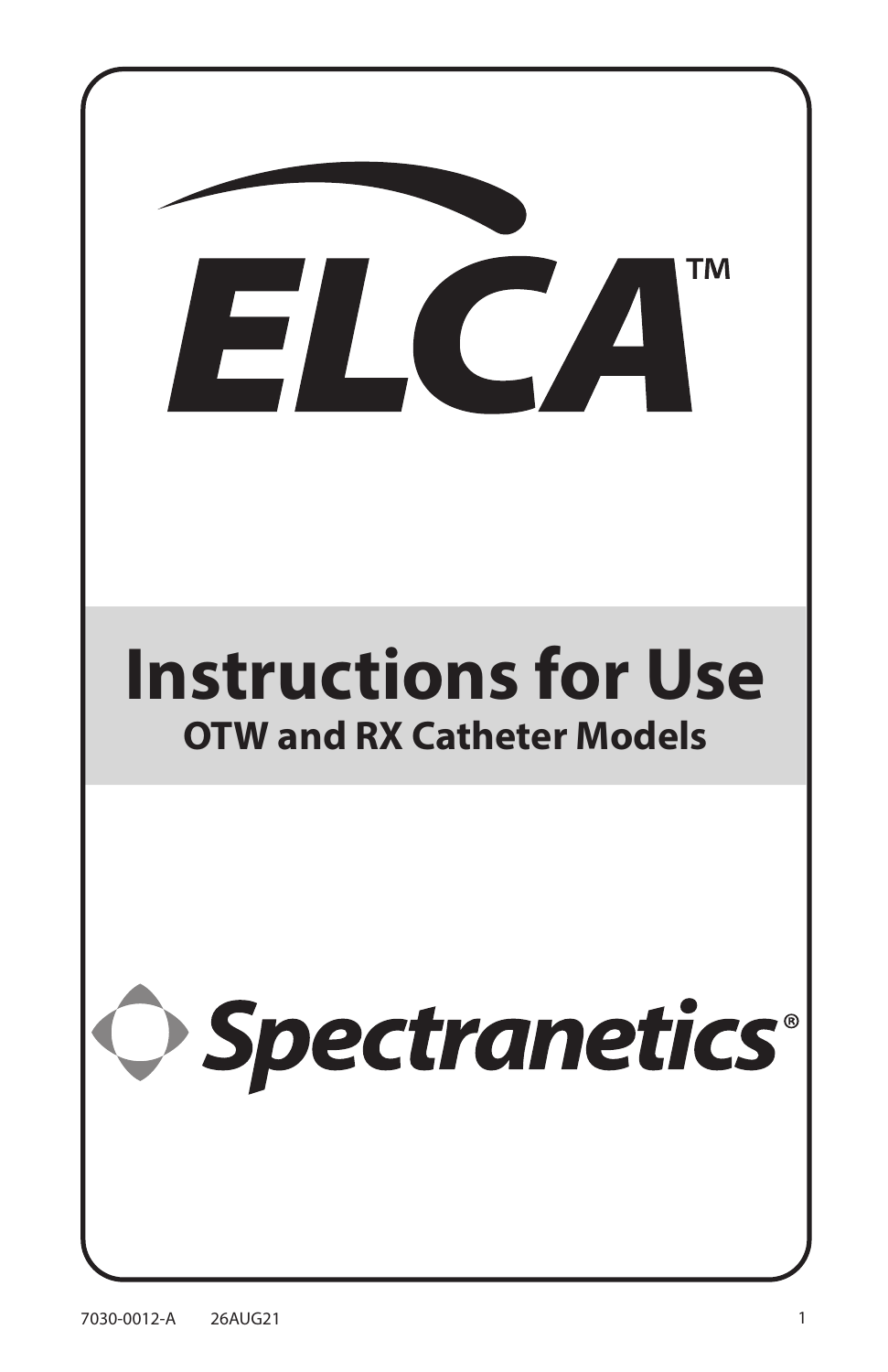

**ELCA™ Coronary Laser ELCA<sup>T</sup> Coronary Laser** | Instructions for Use<br>Atherectomy Catheter

**OTW and RX Catheter Models**

# **Table of Contents**

| 4. |  |
|----|--|
|    |  |
|    |  |
|    |  |
|    |  |
| 9. |  |
|    |  |
|    |  |
|    |  |
|    |  |
|    |  |

# **Caution: Federal (USA) law restricts this device to sale by or on the order of a physician with appropriate training.**

#### **1. Description**

**Over the wire (OTW) catheters** are constructed of multiple fiber optics arranged concentrically around a guidewire lumen and are intended for use in the coronary vasculature for recanalization of obstructed arteries. A side arm adapter located at the proximal end of the usable length facilitates the use of the laser catheter over 0.014", 0.016" and 0.018" guidewires.

**Rapid exchange (RX) catheters** consists of optical fibers encased within a polyester shaft. There are two major portions of the laser catheter shaft, the proximal portion which terminates at the laser connector, and the distal portion which terminates at the tip having direct patient contact. The fibers terminate at the distal tip within a polished adhesive end and at the proximal end within the laser connector. A radiopaque marker is located on the distal end of the laser catheter to aid localization within the coronary vasculature in conjunction with fluoroscopy. The guidewire lumen begins at the distal tip and is concentric with the fiber array, and exits the laser catheter 9 cm away from the distal tip which has direct patient contact. A proximal marker is located on the outer jacket of the laser catheter, 104 cm from the distal tip, to assist in the placement of the laser catheter within a femoral guiding catheter without the need for fluoroscopy.

**Rapid exchange (RX) eccentric catheters** consists of eccentrically aligned optical fibers at the distal tip to allow alignment of the laser catheter tip with the lesion and a stainless steel torque device encased within a polyester shaft. There are two major portions of the laser catheter shaft, the proximal portion which terminates at the laser connector, and the distal portion which terminates at the tip having direct patient contact. The torque device extends from the torque handle, located at the y-adapter, through the entire 140 cm of the distal portion of the catheter, and terminates in the distal tip. There is a mechanism within the torque handle which limits the turns to five full rotations in each direction. The torque handle also has an indicator displaying its range of motion. The laser catheter is packaged with the indicator in the center of its range (see inset below). The torque response is 6:1; six turns of the torque handle result in one 360° turn of the distal tip. A radiopaque marker band with radiolucent window is located on the distal tip of the laser catheter to aid localization within the coronary vasculature in conjunction with fluoroscopy.

#### **Mechanism of Action for ELCA Catheters**

The multifiber laser catheters transmit ultraviolet energy from the laser system to the obstruction in the artery. The ultraviolet energy is delivered to the tip of the laser catheter to photo-ablate fibrous, calcific, and atheromatous lesions, thus recanalizing diseased vessels (photo ablation is the process by which energy photons cause molecular bond disruption at the cellular level without thermal damage to surrounding tissue). The Spectranetics laser catheters have a proprietary lubricious coating to ease their trackability through coronary vessels.

#### **Glossary of Special Terms**

Antegrade Fashion = In the direction of blood flow.

Baseline Angiography = Record of the cardiac muscle and blood vessels prior to a given interventional angioplasty procedure.

Retrograde Fashion = In the direction opposite to blood flow.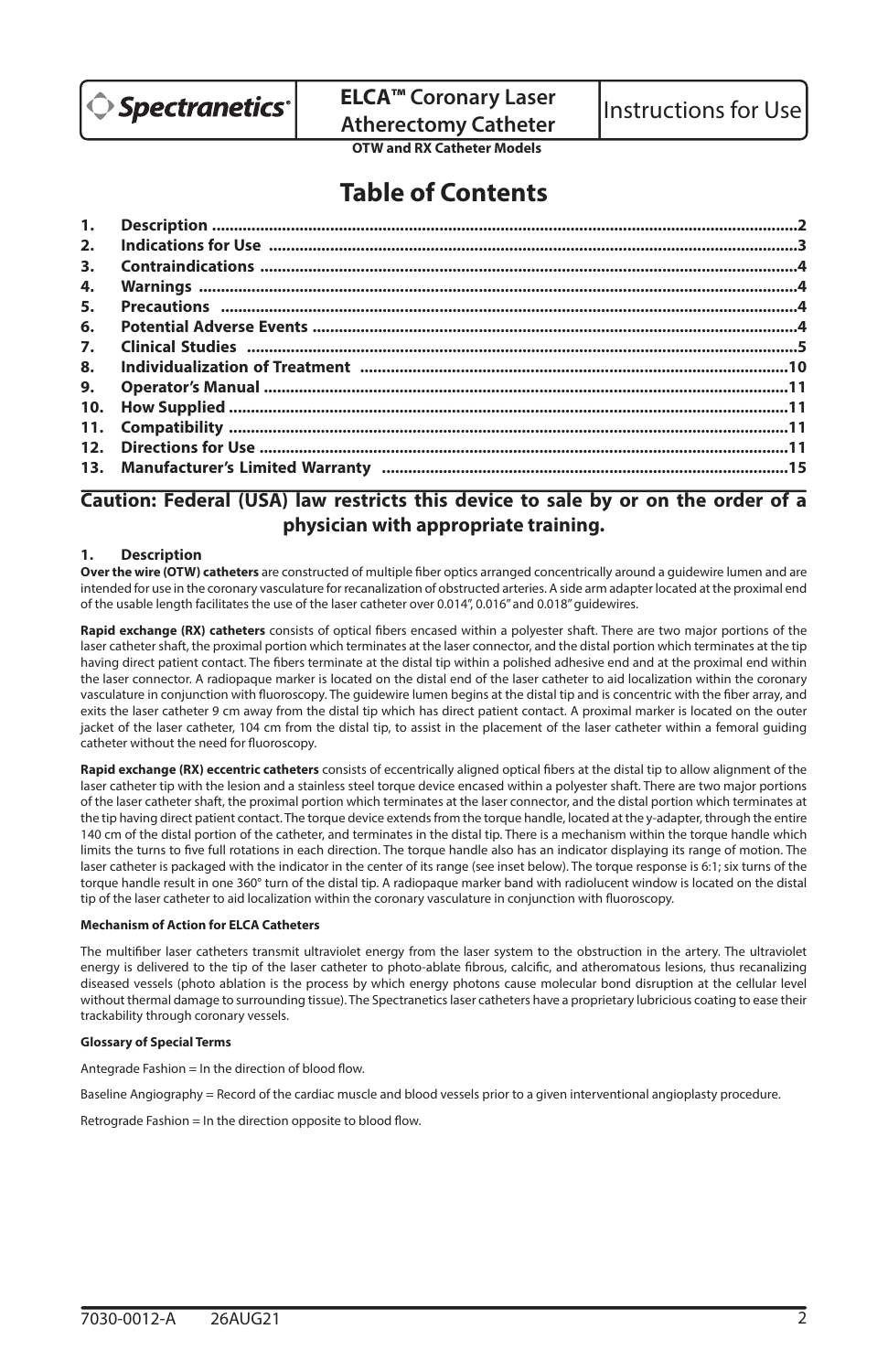

**Figure 1: Over the Wire**

# **Table 1.1 ELCA Coronary Laser Atherectomy Catheter Models (OTW)**

| <b>Device</b><br><b>Description</b> | <b>Model</b><br><b>Number</b> | <b>Max. Guidewire</b><br><b>Compatibility</b><br>(in.) | Max. Tip<br><b>Diameter</b><br>(in.) | Max. Tip<br><b>Diameter</b><br>(mm) | <b>Sheath</b><br><b>Compatibility</b><br>(Fr) | Working<br>Length<br>(cm) |
|-------------------------------------|-------------------------------|--------------------------------------------------------|--------------------------------------|-------------------------------------|-----------------------------------------------|---------------------------|
| <b>OTW Catheter Specifications</b>  |                               |                                                        |                                      |                                     |                                               |                           |
| $0.9$ mm                            | 110-001                       | 0.014                                                  | 0.038                                | 0.97                                | 4                                             | $135 \pm 5$               |





**Figure 2: Rapid Exchange Eccentric Figure 3: Rapid Exchange Table 1.2 ELCA Coronary Laser Atherectomy Catheter Models (RX)** 9 cm Guidewire Lumen

| <b>Device</b><br><b>Description</b> | <b>Model</b><br><b>Number</b>     | <b>Max. Guidewire</b><br><b>Compatibility</b><br>(in.) | Max. Tip<br><b>Diameter</b><br>(in.) | Max. Tip<br><b>Diameter</b><br>(mm) | <b>Sheath</b><br><b>Compatibility</b><br>(Fr) | <b>Working</b><br>Length<br>(cm) |  |
|-------------------------------------|-----------------------------------|--------------------------------------------------------|--------------------------------------|-------------------------------------|-----------------------------------------------|----------------------------------|--|
|                                     | <b>RX Catheter Specifications</b> |                                                        |                                      |                                     |                                               |                                  |  |
| $0.9$ mm                            | 110-003                           | 0.014                                                  | 0.038                                | 0.97                                | 4                                             | $135 \pm 5$                      |  |
| $1.4 \text{ mm}$                    | 114-009                           | 0.014                                                  | 0.057                                | 1.45                                | 5                                             | $135 \pm 5$                      |  |
| $1.7 \text{ mm}$                    | 117-016                           | 0.014                                                  | 0.069                                | 1.75                                | 6                                             | $135 \pm 5$                      |  |
| 1.7 mm E                            | 117-205                           | 0.014                                                  | 0.065                                | 1.65                                | 6                                             | $135 \pm 5$                      |  |
| $2.0$ mm $E$                        | 120-008                           | 0.018                                                  | 0.079                                | 2.0                                 |                                               | $135 \pm 5$                      |  |
| $2.0$ mm                            | 120-009                           | 0.014                                                  | 0.080                                | 2.0                                 |                                               | $135 + 5$                        |  |

## **2. Indications for Use**

The Laser Catheters are used in conjunction with the Spectranetics CVX-300® Excimer Laser System or the Philips Laser System and are intended for use in patients with single or multivessel coronary artery disease, either as a stand-alone modality or in conjunction with Percutaneous Transluminal Coronary Balloon Angioplasty (PTCA), and who are acceptable candidates for coronary artery bypass graft (CABG) surgery. Adjunctive balloon angioplasty was performed, at the clinical investigator's discretion, for 85% of the lesions treated. The following **Indications for Use, Contraindications and Warnings** have been established through multicenter clinical trials. Clinical experience has provided reasonable assurance that the multifiber laser catheter models are safe and effective for the following indications:

- Occluded saphenous vein bypass grafts
- Ostial lesions
- Long lesions (greater than 20 mm in length)
- Moderately calcified stenoses (Heavily calcified stenoses are those lesions that demonstrate complete calcification when identified under fluoroscopy by angiography prior to the procedure. Moderately and slightly calcified stenoses are all others.)
- Total occlusions traversable by a guidewire
- Lesions which previously failed balloon angioplasty (This includes those lesions that were treated unsuccessfully by PTCA. Lesions that have undergone a complicated PTCA procedure are not included in this category.)
- Restenosis in 316L stainless steel stents, prior to the administration of intravascular brachytherapy.
- These lesions must be traversable by a guidewire and composed of atherosclerotic plaque and/or calcified material. The lesions should be well defined by angiography.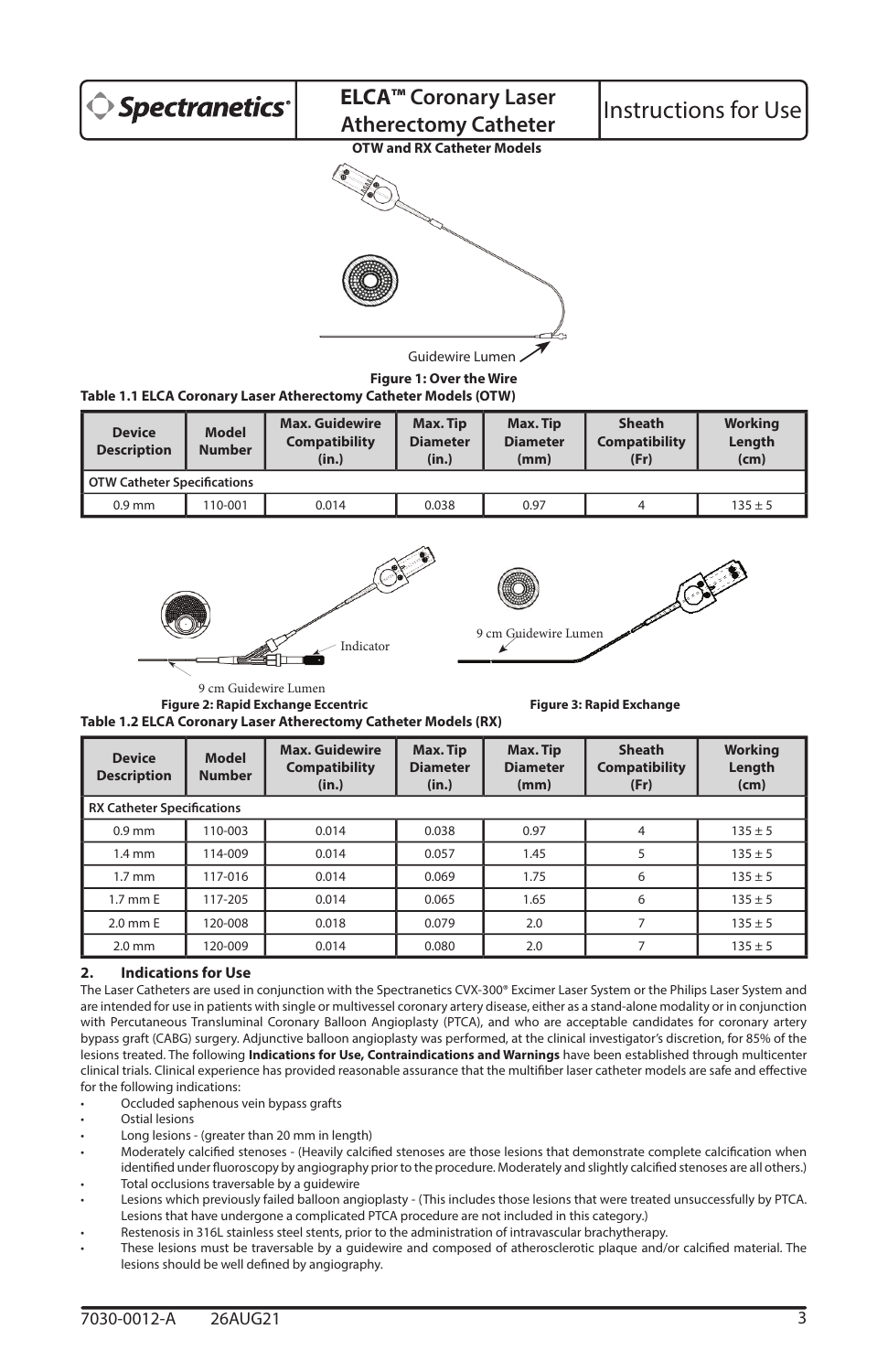

#### **3. Contraindications**

- Lesion is in an unprotected left main artery.
- Lesion is beyond acute bends or is in a location within the coronary anatomy where the catheter cannot traverse.
- Guidewire cannot be passed through the lesion.
- Lesion is located within a bifurcation.
- Patient is not an acceptable candidate for bypass graft surgery.

#### **4. Warnings**

Federal (USA) law restricts this device to sale by or on the order of a physician with appropriate training.

A clinical investigation did not demonstrate safety and effectiveness in lesions amenable to routine PTCA or those lesions not mentioned in the Indications for Use, above.

The effect of adjunctive balloon angioplasty on restenosis, as opposed to laser alone, has not been studied.

Physicians should exercise care when treating patients for coronary artery disease with the CVX-300® Excimer Laser System or the Philips Laser System.

Spectranetics Coronary Laser Atherectomy Catheter require software version 3.712 or 3.812 and higher when used with the CVX-300® and software version 1.0 (b5.0.3) or higher when used with the Philips Laser System.

This device is designated for use solely as a component of the Spectranetics CVX-300® Excimer Laser System or the Philips Laser System.

Adequate instructions for the safe installation of the Spectranetics CVX-300® Excimer Laser System and the Philips Laser System are provided in servicing information provided by Spectranetics and should be followed.

The use of the laser system is restricted to physicians who are trained in angioplasty, Percutaneous Transluminal Coronary Angioplasty (PTCA) and who meet the training requirements listed below. These requirements include, but are not limited to:

- 1. Training of laser safety and physics.
- 2. Review of patient films of lesions that meet the indications for use.
- 3. A review of cases demonstrating the ELCA technique in lesions that meet the indications for use.
- 4. A review of laser operation followed by a demonstration of the laser system.
- 5. Hands on training with the laser system and appropriate model.<br>6. A fully trained Spectranetics representative will be present to ase
- 6. A fully trained Spectranetics representative will be present to assist for a minimum of the first two cases.
- 7. Following the formal training session, Spectranetics will make available additional training if so requested by the physician, support personnel, the institution or Spectranetics.

#### **5. Precautions**

This catheter has been sterilized using Ethylene Oxide and is supplied STERILE. The device is designated and intended for **SINGLE USE ONLY** and must not be resterilized and/or reused.

#### **DO NOT resterilize or reuse this device, as these actions can compromise device performance or increase the risk of crosscontamination due to inappropriate reprocessing.**

#### **Reuse of this single use device could lead to serious patient injury or death and voids manufacturer warranties.**

Store in a cool, dry place. Protect from direct sunlight and high temperatures (greater than 60°C or 140°F).

The sterility of the product is guaranteed only if the package is unopened and undamaged. Prior to use, visually inspect the sterile package to ensure that the seals have not been broken. Do not use the OTW catheter if the integrity of the package has been compromised. Do not use catheter product if its "Use Before Date," found on package labeling, has been passed.

Before use, examine carefully all of the equipment to be used in the procedure for defects. Do not use any equipment if it is damaged.

After use, dispose of all equipment in accordance with applicable specific requirements relating to hospital waste, and potentially biohazardous materials.

Read the Operator's Manual (CVX-300®: 7030-0035 or 7030-0068, Philips Laser System: P018730) thoroughly before operating the laser system. Pay particular attention to the Warnings and Responsibility section of the manual which explains Notes, Cautions, and Warnings to be followed to ensure safe operation of the laser system.

During the procedure, appropriate anticoagulant and coronary vasodilator therapy must be provided to the patient. Anticoagulant therapy should be administered per the institution's PTCA protocol for a period of time to be determined by the physician after the procedure.

Percutaneous Excimer Laser Coronary Atherectomy (ELCA) should be performed only at hospitals where emergency coronary bypass graft surgery can be immediately performed in the event of a potentially injurious or life threatening complication.

The results of clinical investigation indicated that patients with the following conditions are at a higher risk for experiencing acute complications:

- Patients with diabetes
- Patients with a history of smoking
- Lesions within tortuous vessels

## **6. Potential Adverse Events**

Use of the Spectranetics CVX-300® Excimer Laser System or the Philips Laser System may contribute to the following complications:

- **Dissection of the arterial wall**  Perforation<br>
Acute reclosure<br> **Acute reclosure**
- Acute reclosure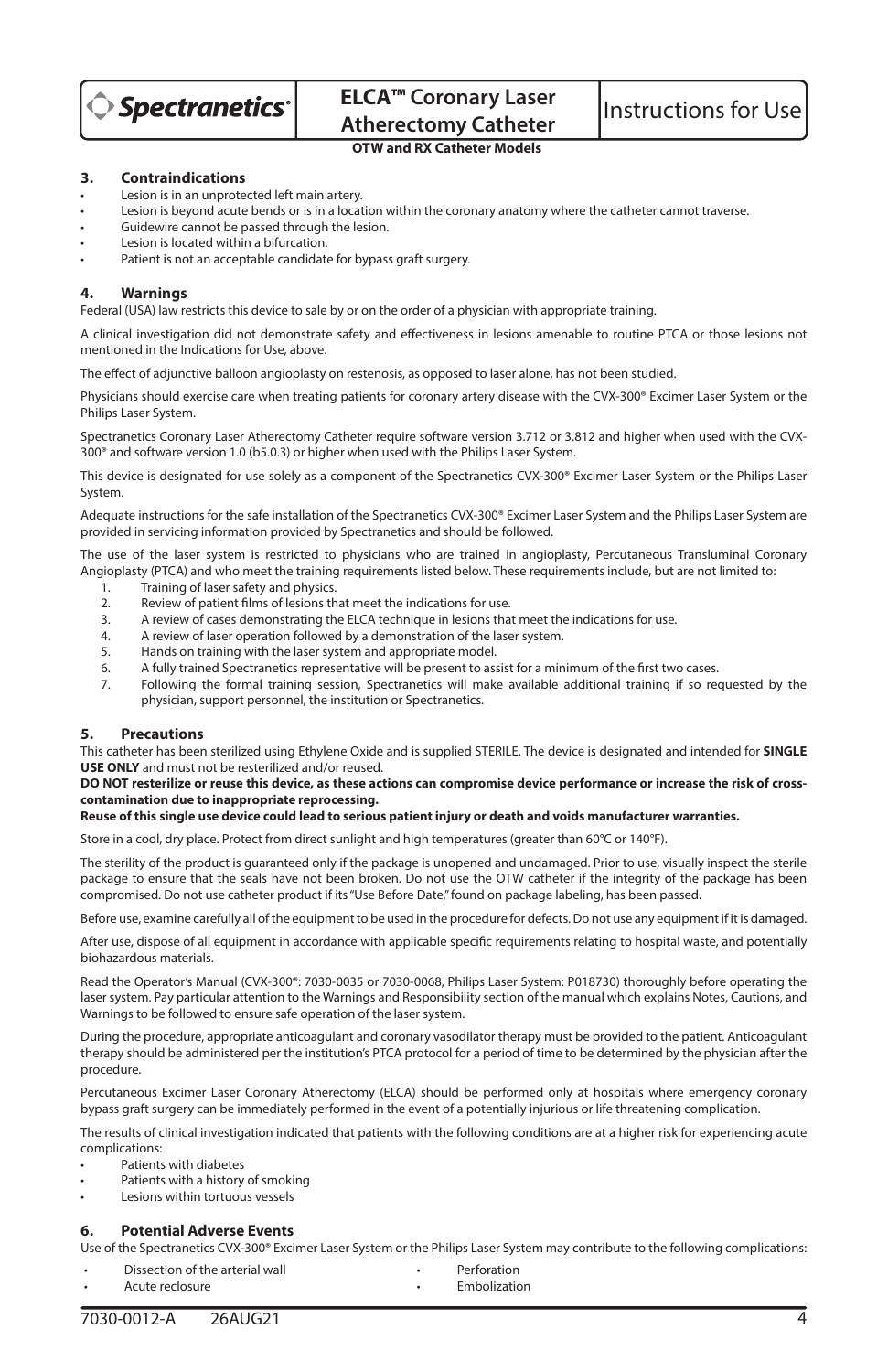

# **ELCA™ Coronary Laser ELCA<sup>T</sup> Coronary Laser** | Instructions for Use<br>Atherectomy Catheter | Instructions for Use

# **OTW and RX Catheter Models**

- 
- Aneurysm formation<br>Coronary artery bypass graft surgery **Fig. 1888** Coronary artery bypass graft surgery
- Myocardial infarction Arrhythmia
- Filling defects

No long term adverse effects of ELCA are known at this time.

#### **7. Clinical Studies**

The ELCA Coronary Laser Atherectomy Catheters in these studies were used with the CVX-300® Excimer Laser System. The Philips Laser System provides the same output and operates at the same parameters as the CVX-300® Excimer Laser System; therefore, no new clinical data has been collected for ELCA with the Philips Laser System.

#### **7.1 COMPARISON OF ELCA+PTCA TO PTCA ALONE IN RESTENOSED STENTS**

The Laser Angioplasty of Restenosed Stents (LARS) randomized trial was initiated to compare ELCA+PTCA to PTCA alone in diffuse (10-40mm) in-stent restenosis. First instances of restenosis in a subset of commercially available stainless steel stents were treated, with the primary endpoint being absence of Major Adverse Cardiac Events (MACE) at 6 months. An interim analysis of acute results was undertaken to obtain data to support the indication of ELCA in stents prior to the administration of intravascular brachytherapy. Following approval of the indication, LARS Trial recruitment was concluded after enrollment of 138 of the planned 320 patient study group. Sixty-six (66) patients were allocated to the excimer laser group and 72 patients were allocated to the balloon only control group. This cohort represents 43% of the planned study group. Due to the abbreviated study group and underpowered nature of the study analysis, statistical inferences cannot be finalized and accidental significance can occur.

Analysis: Baseline characteristics of 138 LARS patients were similar between the two groups. Trends were observed toward a higher incidence of prior myocardial infarction in the PTCA group and diabetes in the ELCA group. Lesion characteristics and locations were also similar, with approximately 83% of lesions having 11 - 20 mm length. Procedural success was equivalent in both groups. Quantitative coronary angiography (QCA) did not reveal differences between groups in pre- and post-procedural lumen diameters. At 6-month follow-up, in a subgroup of 49 patients who received a 6-month angiographic restudy, prior to removal of the protocol requirement, there was a trend towards improved percent diameter stenosis and fewer late total occlusions in the control group. Similar procedural complications were observed in the two groups. In the PTCA-only group, there was a mild trend towards more balloon-induced dissection and stent damage in the form of stent strut distortion and changes in stent:vessel wall apposition. Adjudicated incidences of MACE were tabulated at hospital discharge, 30-day, 6- and 9-month follow-up intervals. There was a trend towards higher incidences of MACE in the ELCA group at each interval. This incidence was primarily driven by a higher rate of non-Q-wave myocardial infarction. In the ELCA group, two in-hospital deaths were observed, one secondary to renal failure and one secondary to chronic obstructive pulmonary disease (COPD).

|                                                                                      | <b>ELCA</b>                                                        | <b>PTCA</b>                                                        | p     |
|--------------------------------------------------------------------------------------|--------------------------------------------------------------------|--------------------------------------------------------------------|-------|
| Patients                                                                             | 66                                                                 | 72                                                                 |       |
| Age (years)                                                                          |                                                                    |                                                                    |       |
| Mean (S.D.)                                                                          | 62.9 (12.0)                                                        | 64.2 (11.7)                                                        | 0.540 |
| Females                                                                              | 20 (30.3%)                                                         | 23 (31.9%)                                                         | 0.835 |
| <b>Current Smoking</b>                                                               | 15 (23.8%)                                                         | 12 (17.1%)                                                         | 0.340 |
| <b>Diabetes</b>                                                                      | 27 (41.5%)                                                         | 22 (30.6%)                                                         | 0.180 |
| Hypertension                                                                         | 48 (72.7%)                                                         | 58 (80.6%)                                                         | 0.276 |
| Hypercholesterolemia                                                                 | 53 (80.4%)                                                         | 54 (76.1%)                                                         | 0.548 |
| Canadian Classification<br>No angina<br>Class I<br>Class II<br>Class III<br>Class IV | $2(3.0\%)$<br>10 (15.2%)<br>13 (19.7%)<br>20 (30.3%)<br>21 (31.8%) | $2(2.8\%)$<br>12 (16.7%)<br>20 (27.8%)<br>18 (25.0%)<br>20 (27.8%) | 0.820 |
| Prior MI                                                                             | 23 (43.4%)                                                         | 31 (55.4%)                                                         | 0.212 |
| Prior CABG                                                                           | 11 (20.8%)                                                         | 13 (23.6%)                                                         | 0.719 |

#### **Table 7.1.1 Baseline Characteristics**

ELCA=excimer laser coronary angioplasty, PTCA=percutaneous transluminal coronary angioplasty, MI=myocardial infarction, CABG=coronary artery bypass grafts

|                       | <b>ELCA</b> | <b>PTCA</b> | р     |
|-----------------------|-------------|-------------|-------|
| Patients              | 66          | 72          |       |
| <b>Culprit Vessel</b> |             |             |       |
| LAD                   | 18 (27.3%)  | 26 (36.1%)  | 0.649 |
| <b>LCX</b>            | 21 (31.8%)  | 19 (26.4%)  |       |
| <b>RCA</b>            | 21 (31.8%)  | 19 (26.4%)  |       |
| SVG                   | $6(9.1\%)$  | 7 (9.7%)    |       |
| Other                 |             | 1(1.4%)     |       |
| Lesion Length         |             |             |       |
| $<$ 10 mm             | $6(9.4\%)$  | $3(4.3\%)$  | 0.349 |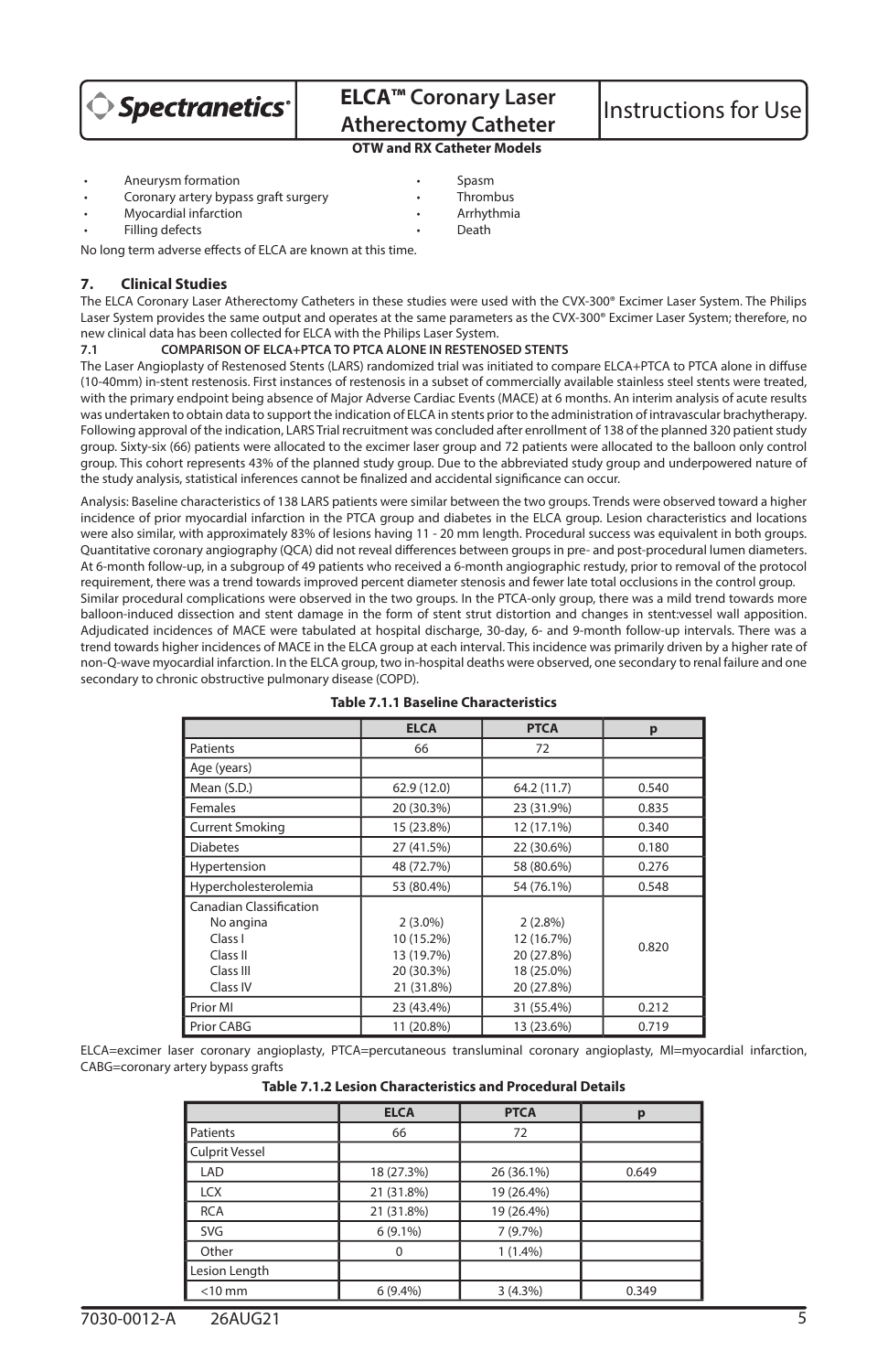

# **ELCA™ Coronary Laser ELCA<sup>™</sup> Coronary Laser** Instructions for Use<br>Atherectomy Catheter Instructions for Use

# **OTW and RX Catheter Models**

| 11-20 mm             | 53 (82.8%) | 58 (82.9%)  |       |
|----------------------|------------|-------------|-------|
| 21-30 mm             | $5(7.8\%)$ | $9(12.9\%)$ |       |
| $>30$ mm             |            |             |       |
| Procedural Success + | 55 (85.9%) | 64 (88.9%)  | 0.603 |

LAD=left anterior descending artery, LCX=left circumflex artery, RCA=right coronary artery, SVG=saphenous vein graft † Procedural success defined as <50% stenosis without major in-hospital complications (death, myocardial infarction, or coronary artery bypass surgery).

|                             | <b>ELCA</b> | <b>PTCA</b> | p     |
|-----------------------------|-------------|-------------|-------|
| Patients                    | 66          | 72          |       |
| Any dissection              | 7 (10.6%)   | 8 (11.1%)   | 1.000 |
| Acute thrombus              | $\Omega$    | $\Omega$    |       |
| Haziness                    | $2(3.0\%)$  | 5(6.9%)     | 0.444 |
| No Reflow                   | $\Omega$    | $\Omega$    |       |
| Arrhythmia                  | $\Omega$    | $1(1.4\%)$  | 1.000 |
| <b>Acute Vessel Closure</b> | $\Omega$    | $\mathbf 0$ |       |
| Occlusion of Side Branch    | $\Omega$    | $\Omega$    |       |
| <b>Occlusion Non-target</b> | $1(1.5\%)$  | $\Omega$    | 0.478 |
| Coronary Spasm              | $2(3.0\%)$  | $\Omega$    | 0.227 |
| Coronary Embolism           | $1(1.5\%)$  | $\Omega$    | 0.478 |
| <b>Coronary Perforation</b> | $3(4.5\%)$  | 1(1.4%)     | 0.349 |
| Other                       | $4(6.1\%)$  | $2(2.8\%)$  | 0.426 |
| Laser/stent damage          | 0           | n/a         |       |
| Balloon/stent damage        | $2(3.0\%)$  | 6(8.3%)     | 0.278 |

#### **Table 7.1.3 Procedural Complications**

#### **Table 7.1.4 Procedural Complications – Bail-out stenting**

|                                                       | <b>ELCA</b> | <b>PTCA</b> | р     |
|-------------------------------------------------------|-------------|-------------|-------|
| Patients                                              | 66          | 72          |       |
| Any Bail-out Stenting                                 | 12 (18.8%)  | 8 (11.1%)   | 0.209 |
| Why bailed-out?                                       |             |             |       |
| <b>Residual Narrowing</b>                             | $1(8.3\%)$  | 3 (37.5%)   |       |
| Ischemia with ST changes or C dissection              | $\Omega$    | 0           |       |
| D. E or F dissection                                  | $1(8.3\%)$  | $2(25.0\%)$ | 1.000 |
| Reduction of TIMI flow at least 1 grade from baseline | O           |             |       |
| Elective                                              | 5 (41.7%)   | 1 (12.5%)   |       |
| Other                                                 | 5 (41.7%)   | 2 (25.0%)   | 0.478 |

**Table 7.1.5 Quantitative Coronary Angiography and Late Total Occlusion**

|                     | <b>ELCA</b> | <b>PTCA</b> | p     |
|---------------------|-------------|-------------|-------|
| Patients            |             |             |       |
| Pre-Procedure       | 61          | 69          |       |
| Post-Procedure      | 60          | 69          |       |
| Follow-up           | 26          | 23          |       |
| Reference Diameter  | mm (SD)     | mm (SD)     |       |
| Pre-Procedure       | 2.8(0.6)    | 2.6(0.5)    | 0.014 |
| Post-Procedure      | 2.8(0.5)    | 2.6(0.5)    | 0.059 |
| Follow-up           | 2.7(0.5)    | 2.7(0.5)    | 0.891 |
| Mean MLD            | mm (SD)     | mm(SD)      |       |
| Pre-Procedure       | 0.9(0.5)    | 0.8(0.4)    | 0.284 |
| Post-Procedure      | 2.2(0.5)    | 2.1(0.6)    | 0.499 |
| Follow-up           | 0.9(0.7)    | 1.5(0.6)    | 0.008 |
| % Diameter Stenosis | mean (SD)   | mean (SD)   |       |
| Pre-Procedure       | 67.0 (13.7) | 67.4 (13.4) | 0.860 |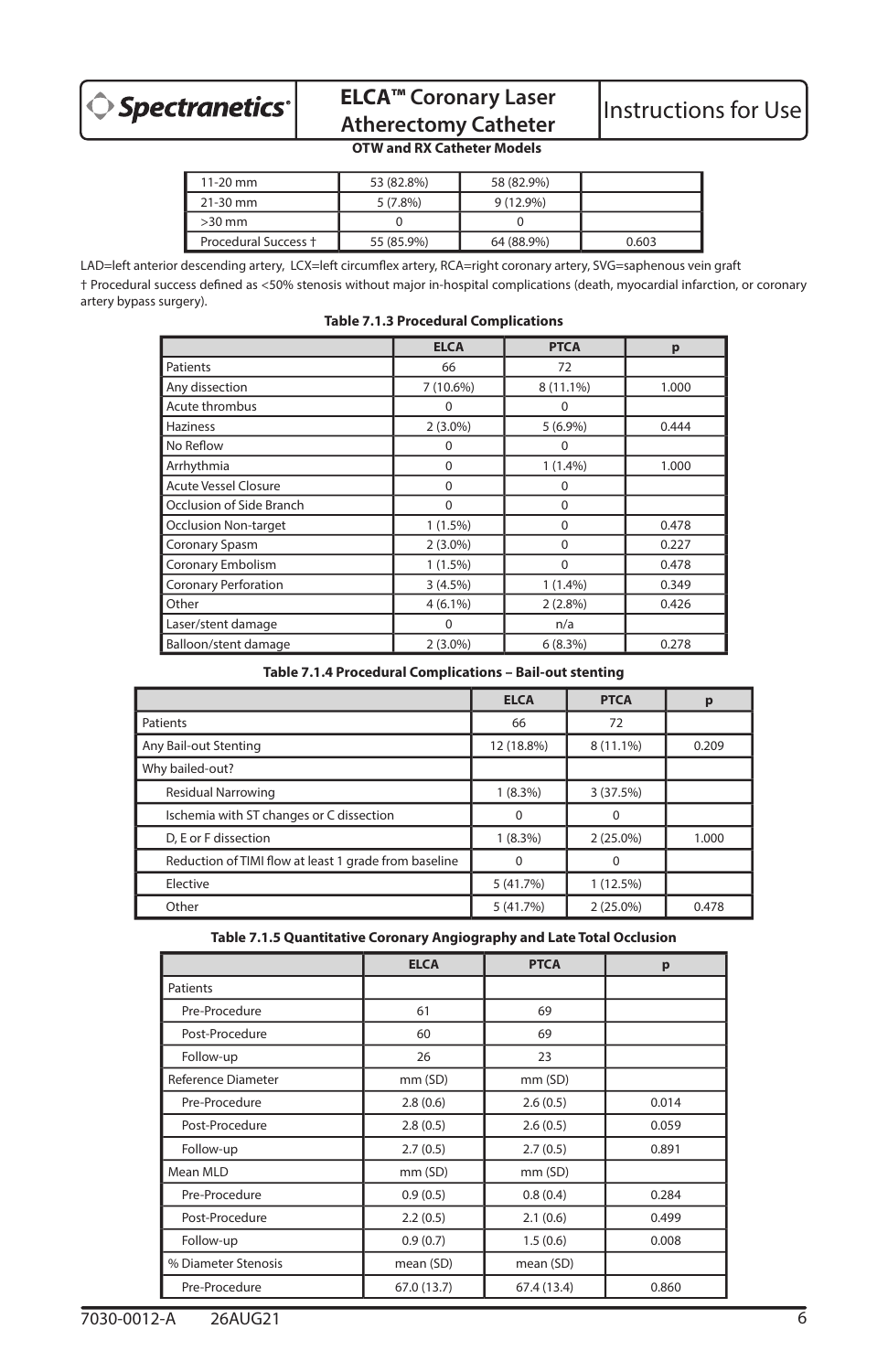

# **ELCA™ Coronary Laser**

# **OTW and RX Catheter Models**

| Post-Procedure        | 22.8 (10.5) | 20.7 (13.6) | 0.340 |
|-----------------------|-------------|-------------|-------|
| Follow-up             | 64.6 (26.9) | 45.9 (17.3) | 0.006 |
| Late Total Occlusion* | 6(20.7%)    | $(4.2\%)$   | 0.077 |

MLD=minimum lumen diameter

\* Angiographically documented total occlusion at the lesion site >30 days and within 6 months of the index procedure.

|                 | <b>ELCA</b> | <b>PTCA</b> | p     |  |  |  |
|-----------------|-------------|-------------|-------|--|--|--|
| <b>Baseline</b> |             |             |       |  |  |  |
| No angina       | $2(3.0\%)$  | $2(2.8\%)$  |       |  |  |  |
| Class I         | 10 (15.2%)  | 12 (16.7%)  |       |  |  |  |
| Class II        | 13 (19.7%)  | 20 (27.8%)  | 0.820 |  |  |  |
| Class III       | 20 (30.3%)  | 18 (25.0%)  |       |  |  |  |
| Class IV        | 21 (31.8%)  | 20 (27.8%)  |       |  |  |  |
| Month 1         |             |             |       |  |  |  |
| No angina       | 32 (53.3%)  | 42 (60.0%)  |       |  |  |  |
| Class I         | 19 (31.7%)  | 17 (24.3%)  |       |  |  |  |
| Class II        | $3(5.0\%)$  | $5(7.1\%)$  | 0.819 |  |  |  |
| Class III       | $3(5.0\%)$  | $4(5.7\%)$  |       |  |  |  |
| Class IV        | $3(5.0\%)$  | $2(2.9\%)$  |       |  |  |  |
| Month 6         |             |             |       |  |  |  |
| No angina       | 30 (52.6%)  | 35 (58.3%)  |       |  |  |  |
| Class I         | 11 (19.3%)  | 15 (25.0%)  |       |  |  |  |
| Class II        | 10 (17.5%)  | $5(8.3\%)$  | 0.133 |  |  |  |
| Class III       | $5(8.8\%)$  | $1(1.7\%)$  |       |  |  |  |
| Class IV        | $1(1.8\%)$  | 4(6.7%)     |       |  |  |  |
| Month 9         |             |             |       |  |  |  |
| No angina       | 35 (62.5%)  | 34 (58.6%)  |       |  |  |  |
| Class I         | 10 (17.9%)  | 13 (22.4%)  |       |  |  |  |
| Class II        | 7(12.5%)    | $6(10.3\%)$ | 0.964 |  |  |  |
| Class III       | $3(5.4\%)$  | 4(6.9%)     |       |  |  |  |
| Class IV        | $1(1.8\%)$  | $1(1.7\%)$  |       |  |  |  |

#### **Table 7.1.6 Anginal Functional Class**

# **Table 7.1.7 CEC Adjudicated Clinical Endpoints through 30 Days**

|                           | <b>ELCA</b> | <b>PTCA</b> | p     |
|---------------------------|-------------|-------------|-------|
| <b>Through Discharge:</b> |             |             |       |
| Patients with Data        | 66          | 72          |       |
| CABG                      | $2(3.0\%)$  | 0           | 0.137 |
| PCI                       | $1(1.5\%)$  | 0           | 0.295 |
| Death                     | $2(3.0\%)$  | 0           | 0.137 |
| Myocardial Infarction     | 11 (16.7%)  | $4(5.6\%)$  | 0.036 |
| Non-Q-wave MI             | $9(13.6\%)$ | $3(4.2\%)$  |       |
| Target Vessel Revasc.     | $2(3.0\%)$  | 0           | 0.137 |
| <b>MACE</b>               | 12 (18.2%)  | $4(5.6\%)$  | 0.021 |
| Through 30 Days:          |             |             |       |
| Patients with Data:       | 4765        | 5572        |       |
| CABG                      | $2(3.0\%)$  | $2(2.8\%)$  | 0.930 |
| PCI                       | $2(3.0\%)$  | 1(1.4%)     | 0.509 |
| Death                     | $2(3.0\%)$  | $\Omega$    | 0.137 |
| Myocardial Infarction     | 13 (19.7%)  | $5(6.9\%)$  | 0.026 |
| Non-Q-wave MI             | 11 (16.6%)  | $4(5.5\%)$  |       |
| Target Vessel Revasc.     | 3(4.5%)     | $3(4.2\%)$  | 0.913 |
| <b>MACE</b>               | 14 (21.2%)  | 7 (9.7%)    | 0.061 |

## **Table 7.1.8 Investigator-Indicated Clinical Endpoints at Discharge**

|                    | <b>ELCA</b> | <b>PTCA</b> |     |
|--------------------|-------------|-------------|-----|
| Patients with Data | 66          |             |     |
| CABG               | $2(3.0\%)$  |             | つつつ |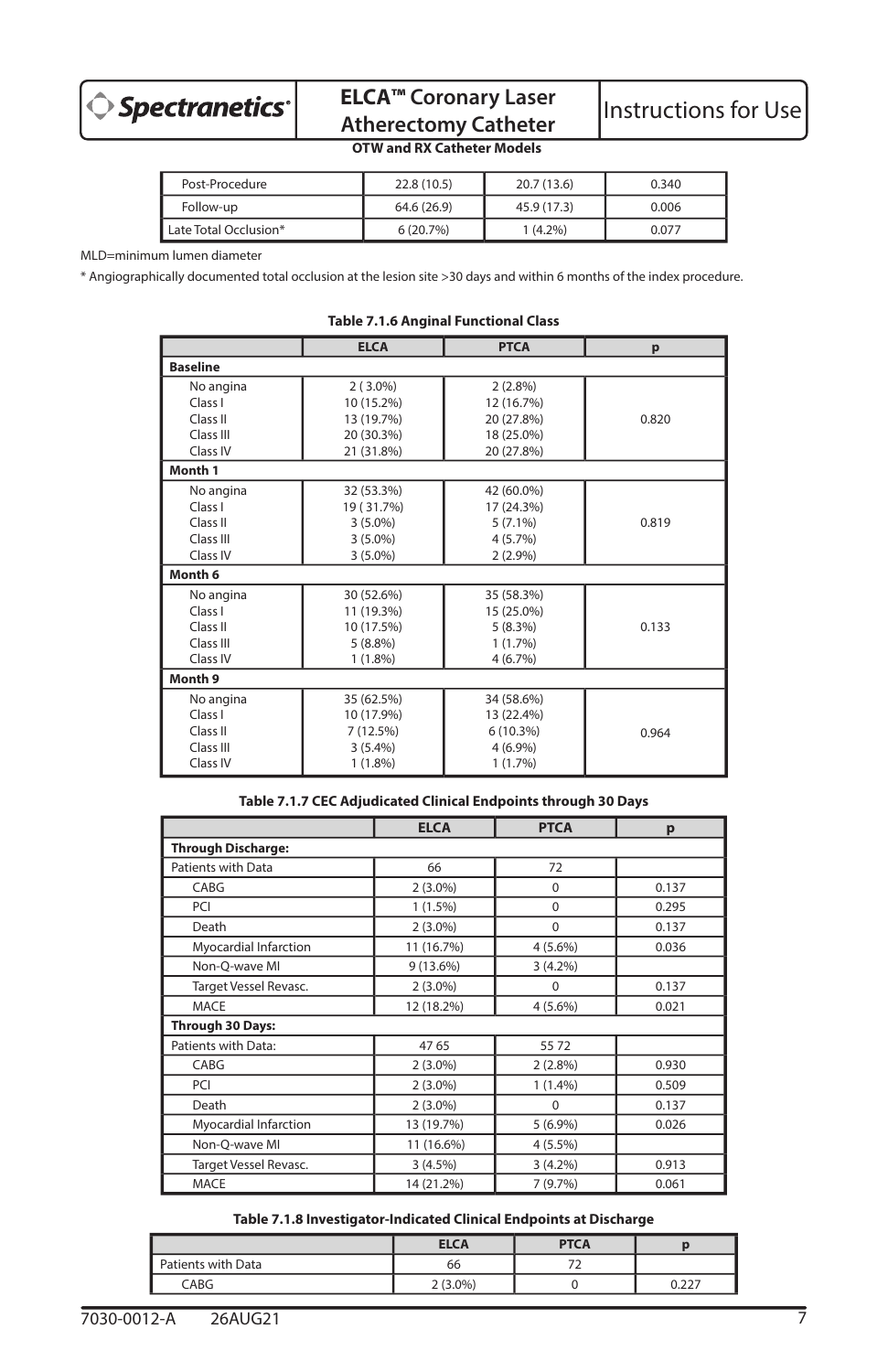

# **ELCA™ Coronary Laser ELCA<sup>T</sup> Coronary Laser** | Instructions for Use<br>Atherectomy Catheter | Instructions for Use

# **OTW and RX Catheter Models**

| PCI                   | $1(1.5\%)$ |            | 0.478 |
|-----------------------|------------|------------|-------|
| Death                 | $2(3.0\%)$ |            | 0.227 |
| Myocardial Infarction | $2(3.0\%)$ | $2(2.8\%)$ | 1.000 |
| Target Vessel Revasc. | $3(4.6\%)$ |            | 0.107 |
| MACE                  | $5(7.6\%)$ | $2(2.8\%)$ | 0.259 |

|                          | <b>ELCA</b> | <b>PTCA</b> | p     |
|--------------------------|-------------|-------------|-------|
| <b>Through 6 Months:</b> |             |             |       |
| Patients with Data       | 60          | 66          |       |
| CABG                     | 6 (9.7%)    | 4 (5.9%)    | 0.406 |
| <b>PCI</b>               | 15 (25.3%)  | 9 (13.7%)   | 0.082 |
| Death                    | $2(3.2\%)$  | $1(1.5\%)$  | 0.491 |
| Myocardial Infarction    | 13 (19.7%)  | $5(6.9\%)$  | 0.026 |
| Non-Q-wave MI            | 11 (16.6%)  | $4(5.5\%)$  |       |
| Target Vessel Revasc.    | 18 (29.8%)  | 13 (19.6%)  | 0.151 |
| MACE                     | 24 (38.1%)  | 18 (26.5%)  | 0.093 |
| <b>Through 9 Months:</b> |             |             |       |
| Patients with Data:      | 59          | 65          |       |
| CABG                     | 6 (9.7%)    | 5(7.5%)     | 0.615 |
| PCI                      | 18 (30.7%)  | 14 (22.0%)  | 0.185 |
| Death                    | $4(6.6\%)$  | $1(1.5\%)$  | 0.142 |
| Myocardial Infarction    | 13 (19.7%)  | 6(8.5%)     | 0.050 |
| Non-Q-wave MI            | 11 (16.6%)  | $5(6.9\%)$  |       |
| Target Vessel Revasc.    | 21 (35.2%)  | 19 (29.6%)  | 0.352 |
| <b>MACE</b>              | 28 (45.1%)  | 25 (37.6%)  | 0.198 |

## **7.2 COMPARISON OF ELCA AND PTCA PRIOR TO BRACHYTHERAPY**

The following data has been reported by the investigators participating in the Washington Radiation for In-Stent Restenosis Trial (WRIST). Patient data presented in the following tables were compiled from WRIST, Long WRIST (long in-stent restenosis lesions 36-80mm), the γ radiation registries including Long WRIST High Dose (long in-stent restenosis lesions 36-80mm using 18 Gy at 2mm), Plavix WRIST (6 months Clopidogrel therapy post coronary intervention and radiation), Compassionate WRIST (intracoronary localized radiation compassionate protocol for prevention of recurrence of restenosis) and WRIST X-over group (patients who initially failed placebo therapy and were subsequently treated with radiation). All WRIST studies were conducted under an IDE following patient informed consent and were independently monitored.

#### Analysis:

To make a direct comparison of outcomes between PTCA and ELCA prior to Ir192 brachytherapy for in-stent restenosis, the data analysis was restricted to patients treated with PTCA+Ir192 and ELCA+Ir192. Comparisons between continuous variables were made with a 2-sided T-test and between dichotomous variables with a 2-sided continuity-corrected chi-squared test. A value of p<.05 was considered significant.

Baseline characteristics were similar between the two groups, with a trend toward more LCX lesions treated in the PTCA+Ir192 group, but no significant differences in lesion characteristics were evident.

|  |  | Table 7.2.1 Baseline Characteristics* |
|--|--|---------------------------------------|
|--|--|---------------------------------------|

|                     | PTCA+Ir192  | ELCA+Ir192  | р     |
|---------------------|-------------|-------------|-------|
| Age (years)         | $60 + 12$   | $63 \pm 11$ | 0.100 |
| Males               | (75%)<br>52 | (68%)<br>68 | 0.688 |
| Smoking             | (64%)<br>44 | (68%)<br>68 | 0.921 |
| Hypertension        | (64%)<br>44 | (72%)<br>72 | 0.628 |
| <b>Diabetes</b>     | (30%)<br>21 | (41%)<br>41 | 0.465 |
| Hypercholester.     | (75%)<br>52 | (75%)<br>75 | 0.992 |
| Unstable Angina     | 55<br>(80%) | (82%)<br>82 | 0.985 |
| Previous MI         | (58%)<br>40 | (55%)<br>55 | 0.975 |
| Previous CABG       | (78%)<br>54 | (70%)<br>70 | 0.596 |
| Multivessel disease | 53<br>(77%) | (63%)<br>63 | 0.223 |
| Prior restenosis    | (51%)<br>35 | (67%)<br>67 | 0.145 |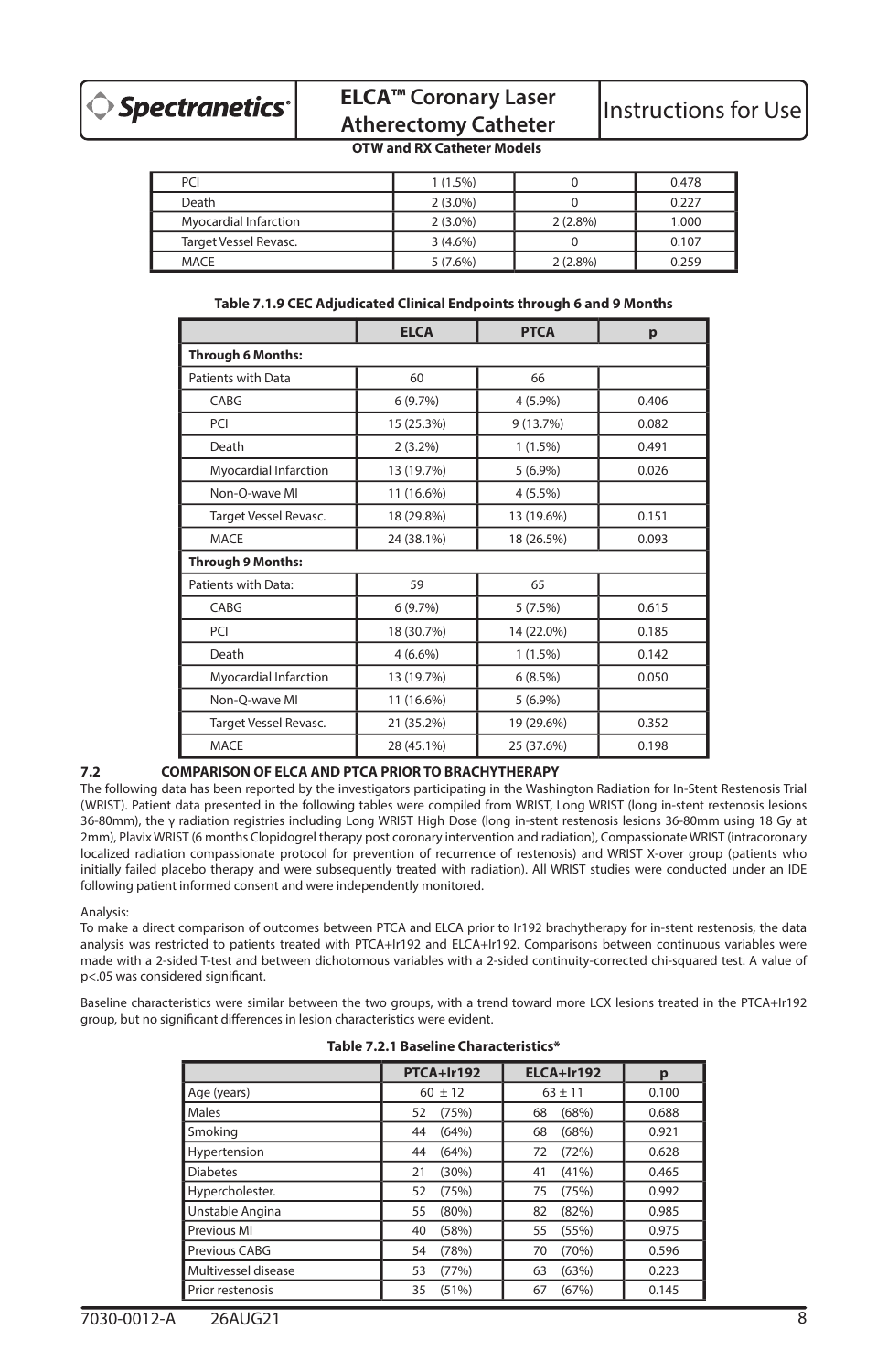

# **ELCA™ Coronary Laser ELCA<sup>T</sup> Coronary Laser** | Instructions for Use<br>Atherectomy Catheter

## **OTW and RX Catheter Models**

| <b>VEF</b> |    |    |  |
|------------|----|----|--|
| $n =$      | :ס | oc |  |

\*PTCA = percutaneous transluminal coronary angioplasty, Ir = Iridium, ELCA = excimer laser coronary angioplasty, MI = myocardial infarction, CABG = coronary artery bypass grafting, LVEF = left ventricular ejection fraction

|                            | PTCA+Ir192      | ELCA+Ir192       | р     |  |  |
|----------------------------|-----------------|------------------|-------|--|--|
| <b>Culprit vessel</b>      |                 |                  |       |  |  |
| LAD                        | (12%)<br>8      | (19%)<br>19      | 0.559 |  |  |
| <b>LCX</b>                 | (31%)<br>21     | (15%)<br>15      | 0.086 |  |  |
| <b>RCA</b>                 | (27%)<br>19     | (26%)<br>26      | 0.999 |  |  |
| SVG                        | (25%)<br>17     | (38%)<br>38      | 0.254 |  |  |
| Type B <sub>2</sub> /C     | (52%)<br>36     | (37%)<br>37      | 0.198 |  |  |
| Lesion length mm           | $24 \pm 11$     | $25 \pm 11.4$    | 0.568 |  |  |
| Ref Vess Dia mm            | $3.3 \pm 0.6$   | $3.4 \pm 0.9$    | 0.387 |  |  |
| Dose (Gy)                  | $14.3 \pm 0.7$  | $14.4 \pm 0.5$   | 0.309 |  |  |
| Proc. Success <sup>+</sup> | $(100\%)$<br>69 | $(100\%)$<br>100 | 1.000 |  |  |
| Complications              | (9% )<br>6      | (6%)<br>6        | 0.935 |  |  |
| $n =$                      | 69              | 100              |       |  |  |

# **Table 7.2.2 Lesion Characteristics and Procedural Details\***

\*PTCA = percutaneous transluminal coronary angioplasty, Ir = Iridium, ELCA = excimer laser coronary angioplasty, LAD = left anterior descending artery, LCX = left circumflex artery, RCA = right coronary artery, SVG = saphenous vein graft, B2/C = modified AHA/ACC Lesion Classification Score, mm = millimeter, Gy = gray

†Procedure success defined as <50% stenosis without major in-hospital complications (death, myocardial infarction, or coronary artery bypass surgery).

Angiographic analysis was reported for approximately half of the patients treated in the two groups.

| rable 7.2.5 Quantitative Coronary Analysis |      |               |               |       |
|--------------------------------------------|------|---------------|---------------|-------|
|                                            |      | PTCA+Ir192    | ELCA+Ir192    | p     |
| <b>Ref Dia mm</b>                          |      |               |               |       |
| Pre                                        |      | $2.9 \pm 0.6$ | $2.7 \pm 0.6$ | 0.146 |
| Post                                       |      | $2.9 \pm 0.6$ | $2.8 \pm 0.5$ | 0.434 |
| F-Up                                       |      | $2.9 \pm 0.6$ | $3 \pm 0.6$   | 0.466 |
| MLD mm                                     |      |               |               |       |
| Pre                                        |      | $1.2 \pm 0.5$ | $0.9 \pm 0.6$ | 0.018 |
| Post                                       |      | $2 \pm 0.5$   | $1.9 \pm 0.5$ | 0.382 |
| F-Up                                       |      | $1.9 \pm 0.9$ | $1.6 \pm 0.9$ | 0.146 |
| DS%                                        |      |               |               |       |
| Pre                                        |      | $57 \pm 20$   | $66 \pm 20$   | 0.051 |
| Post                                       |      | $30 \pm 12$   | $33 \pm 12$   | 0.275 |
| F-Up                                       |      | $36 \pm 20$   | $46 \pm 25$   | 0.052 |
| Late Loss mm                               |      | $0.2 \pm 0.7$ | $0.3 \pm 0.8$ | 0.556 |
| Loss index                                 |      | $0.4 \pm 1.4$ | $0.2 \pm 0.8$ | 0.458 |
| <b>Binary Restenosis</b>                   |      | 18 (53%)      | 29 (64%)      | 0.726 |
|                                            | $n=$ | 34            | 45            |       |

**Table 7.2.3 Quantitative Coronary Analysis\***

\*PTCA = percutaneous transluminal coronary angioplasty, Ir = Iridium, ELCA = excimer laser coronary angioplasty, Ref Dia = reference diameter, mm = millimeter, MLD = minimum luminal diameter, DS% = percent diameter stenosis, Late Loss defined as the change in the lesion MLD from the final to the follow-up angiogram. Loss Index (within the lesion) defined as late loss/acute gain. Binary Restenosis (at follow-up, 4-8 months angiogram after treatment) defined as ≥50% diameter narrowing within the segment including the stent and its edges (within 5 mm).

Clinical outcomes appear to be similar between the two groups. Overall TLR, TVR, and MACE rates were very similar between the two groups. More Late Total Occlusions (LTO) were observed in the PTCA+Ir192 group.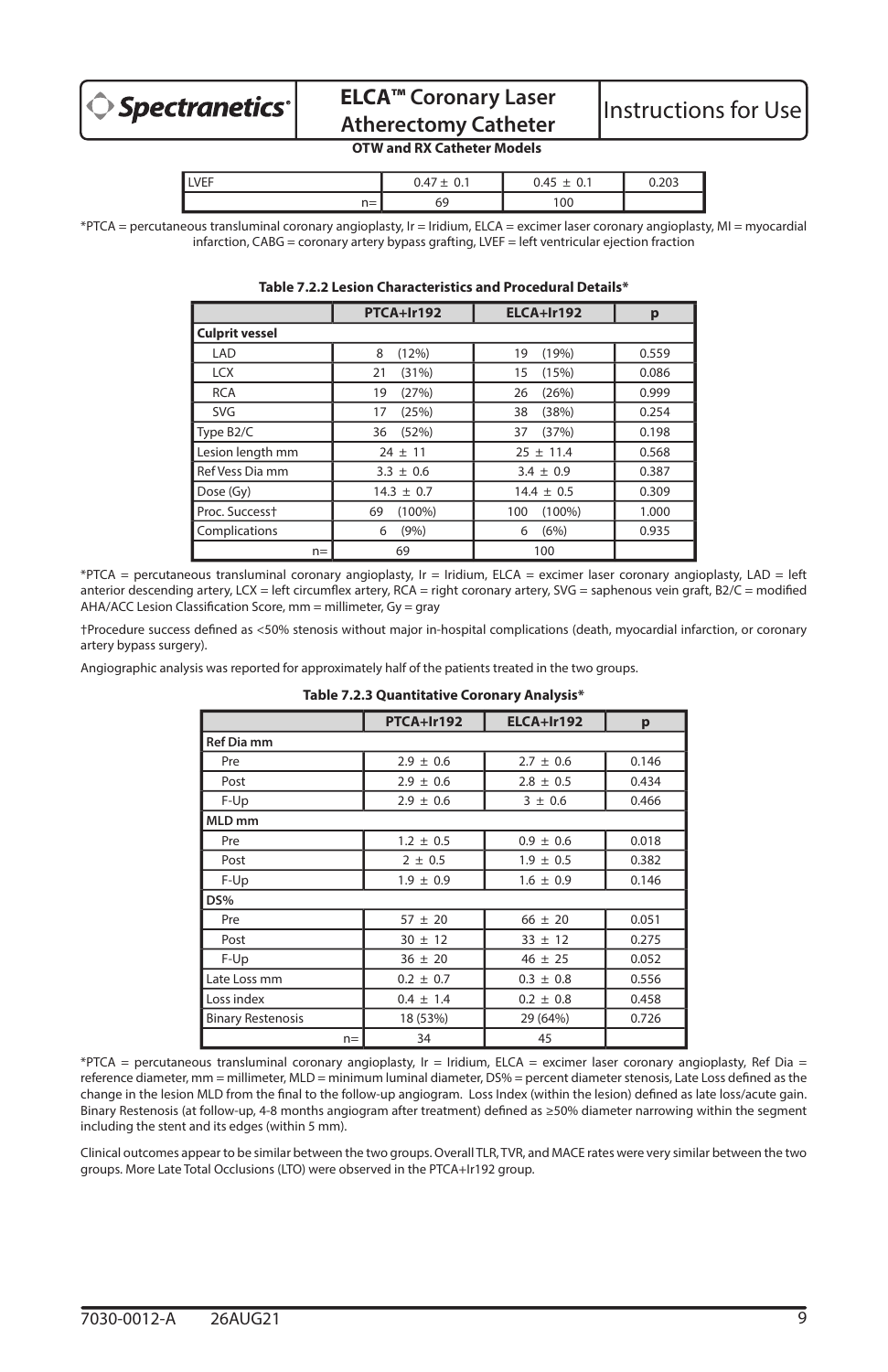|             | PTCA+Ir192 | ELCA+Ir192 | p     |
|-------------|------------|------------|-------|
| 30 days     |            |            |       |
| <b>MACE</b> | 1(1%)      | 2(2%)      | 0.948 |
| 6 months    |            |            |       |
| Death       | 1(1%)      | 5 (5%)     | 0.403 |
| OMI         | 0(0%       | 2(2%)      | 0.514 |
| <b>NOMI</b> | 9(13%)     | 18 (18%)   | 0.515 |
| <b>TLR</b>  | 13 (19%)   | 16 (16%)   | 0.784 |
| <b>TVR</b>  | 23 (33%)   | 25 (25%)   | 0.314 |
| <b>PTCA</b> | 21 (30%)   | 22 (22%)   | 0.290 |
| CABG        | 9 (13%)    | 8 (8%)     | 0.418 |
| <b>LTO</b>  | 6(9%)      | 1(1%)      | 0.019 |
| <b>MACE</b> | 24 (35%)   | 29 (29%)   | 0.530 |
| $n =$       | 69         | 100        |       |

#### **Table 7.2.4 Clinical Outcomes\***

\*PTCA = percutaneous transluminal coronary angioplasty, Ir = Iridium, ELCA = excimer laser coronary angioplasty, MACE = major adverse cardiac events (death, Q-wave MI or TVR), QMI = Q-wave myocardial infarction, NQMI = non-Q-wave MI, TLR = target lesion revascularization, TVR = target vessel revascularization, CABG = coronary artery bypass grafts, LTO = late total occlusion.

Death defined as all-cause mortality.QMI or NQMI defined as a total creatinine kinase elevation ≥2x normal value and/or elevated creatinine kinase MB fraction ≥20 ng/ml with or without new pathological q waves (>.04 sec) in two or more contiguous leads.

TVR and TLR as characterized by repeat percutaneous intervention (PTCA) or CABG involving the treated vessel, driven clinical signs of ischemia in the presence of angiographic restenosis.

Late total occlusion defined as angiographically documented total occlusion at the lesion site>30 days and within 6 months of the index procedure.

## **8. Individualization of Treatment**

The risks and benefits described above should be carefully considered for each patient before use of ELCA.

Patient selection and clinical techniques should be conducted according to instructions provided in Section 2., "Indications for Use," Section 7, "Clinical Studies," and Section 12, "Directions for Use."

Patient selection factors to be assessed should include a judgment regarding Excimer Laser treatment in the presence of acute myocardial infarction, acute thrombus, and ejection fraction less than 30%.

#### **References**

- 1. Textbook of Interventional Cardiology. Topol, E.J. Editor, 4th Edition: 2003, Chapter 31 Laser, Topaz, O., pp 675-703.
- 2. Excimer Laser Revascularisation: Current Indications, Applications and Techniques. Topaz, O., Lasers in Medical Science: 2001: Vol. 16, pp 72-77.
- 3. Effectiveness of Excimer Laser Coronary Angioplasty in Acute Myocardial Infarction or in Unstable Angina Pectoris. Topaz, O. et al. American Journal of Cardiology: Apr 1, 2001: Vol. 87, pp 849-855.
- 4. Application of Excimer Laser Angioplasty in Acute Myocardial Infarction. Topaz, O. et al, Lasers in Surgery and Medicine: 2001: Vol. 29, pp 185-192.
- 5. Rescue Excimer Laser Angioplasty in Patients with Acute Myocardial Infarction The CARMEL Study. Topaz, O. et al. (manuscript on file and currently under review for publication)
- 6. Excimer Laser Assisted Coronary Angioplasty for Lesions Containing Thrombus. Estella, P. et al. Journal of the American College of Cardiology: June 1993: Vol. 21: No. 7, pp 1550-1556.
- 7. Laser Angioplasty and Laser-Induced Thrombolysis in Revascularization of Anomalous Coronary Arteries. Shah, R. et al. Journal of Invasive Cardiology: 2002: Vol. 14, pp 180-186.
- 8. Laser-Facilitated Thrombectomy: A New Therapeutic Option for Treatment of Thrombus-Laden Lesions. Dahm, J. et al. Catheterization and Cardiovascular Interventions: 2002: Vol. 56, pp 365-372.
- 9. Comparison of Effectiveness of Excimer Laser Angioplasty in Patients with Acute Coronary Syndromes in Those With versus – Those Without Normal Left Ventricular Function. Topaz, O. et al. American Journal of Cardiology: 2003: Vol. 91, pp 797-802.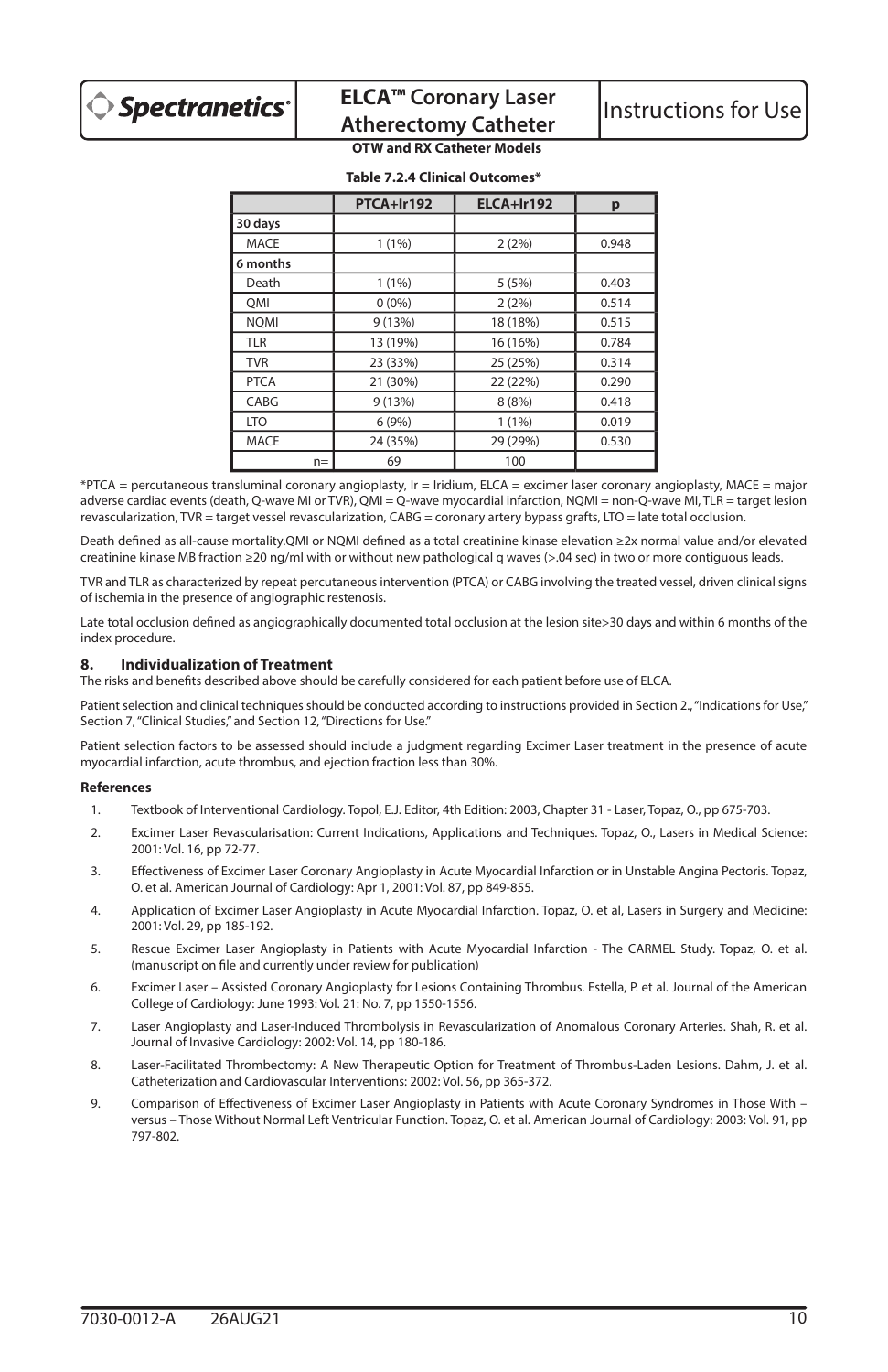

# **ELCA™ Coronary Laser ELUA<sup>T</sup> Coronary Laser** | Instructions for Use

# **OTW and RX Catheter Models**

## **9. Operator's Manual**

The devices described in this document can be operated within the following energy ranges on the CVX-300® or the Philips Laser System:

| Device O.D.          | <b>Model No.</b> | <b>Fluence</b> | <b>Repetition</b><br>Rate | Laser On/<br>Off Time (sec) |
|----------------------|------------------|----------------|---------------------------|-----------------------------|
| <b>OTW Catheters</b> |                  |                |                           |                             |
| $0.9$ mm             | 110-001          | $30 - 60$      | $25 - 40$                 | 5/10                        |
| <b>RX Catheters</b>  |                  |                |                           |                             |
| $0.9$ mm             | 110-003          | $30 - 60$      | $25 - 40$                 | 5/10                        |
| $1.4 \text{ mm}$     | 114-009          | $30 - 60$      | $25 - 40$                 | 5/10                        |
| $1.7 \text{ mm}$     | 117-016          | $30 - 60$      | $25 - 40$                 | 5/10                        |
| 1.7 mm E             | 117-205          | $30 - 60$      | $25 - 40$                 | 5/10                        |
| 2.0 mm E             | 120-008          | $30 - 60$      | $25 - 40$                 | 5/10                        |
| $2.0$ mm             | 120-009          | 30-60          | $25 - 40$                 | 5/10                        |

#### **Table 9.1 Energy Parameters**

Recommended calibration settings: 45 Fluence, 25 Hz.

#### **10. How Supplied**

## **10.1 Sterilization**

**For single use only.** Do not re-sterilize and/or reuse.

The Spectranetics laser catheters are supplied sterile. Sterility is guaranteed only if the package is unopened and undamaged.

#### **10.2 Inspection Prior to Use**

Before use, visually inspect the sterile package to ensure that seals have not been broken. All equipment to be used for the procedure, including the catheter, should be examined carefully for defects. Examine the laser catheter for bends, kinks or other damage. Do not use if it is damaged.

#### **11. Compatibility**

The Spectranetics' excimer laser catheter is designed and intended to be used exclusively with the Spectranetics CVX-300® Laser System or the Philips Laser System.

Do not use in combination with any other laser system.

Guidewire Compatibility

See Catheter Specification Table in Section 1.

#### **12. Directions for Use**

#### **12.1 Procedure Set Up**

Some or all of the following additional materials, which are not included in the laser catheter package, may be required for the procedure (these are single use items only—do not resterilize or reuse):

- Femoral guiding catheter(s) in the appropriate size and configuration to select the coronary artery
- Hemostatic valve(s)
- Sterile normal saline
- Standard contrast media
- 0.014" guidewires

Using sterile technique, open the sterile package. Remove the packaging wedges from the tray and gently lift the laser catheter from the tray while supporting the black laser connector, also known as the proximal end, proximal coupler, or proximal connector. Please note that the proximal end of the laser catheter connects only to the laser system and is not meant to have any patient contact.

Connect the proximal end of the laser catheter to the laser system and position the laser catheter in the laser system extension pole or catheter retainer. Calibrate the laser catheter following the instructions provided in the CVX-300® Operator's Manual (7030-0035 or 7030-0068) or the Philips Laser System Operator's Manual (P018730).

#### **12.2 Clinical Technique**

- 1. Use standard Percutaneous Seldinger Technique to insert a 7 Fr or 9 Fr introducer sheath into the common femoral artery in a retrograde fashion. Heparinize intravenously using the PTCA protocol for heparinization. Periodic measurement of activated clotting time (ACT greater than 300 seconds) during the procedure will assist in maintaining optimum anticoagulation levels.
- 2. Introduce a 6, 7, 8, or 9 Fr guiding catheter (left or right depending on the target coronary artery) using a standard 0.038" guidewire or, if necessary, a 0.063" guidewire when introducing thin wall, large lumen (greater than or equal to .092") guiding catheters.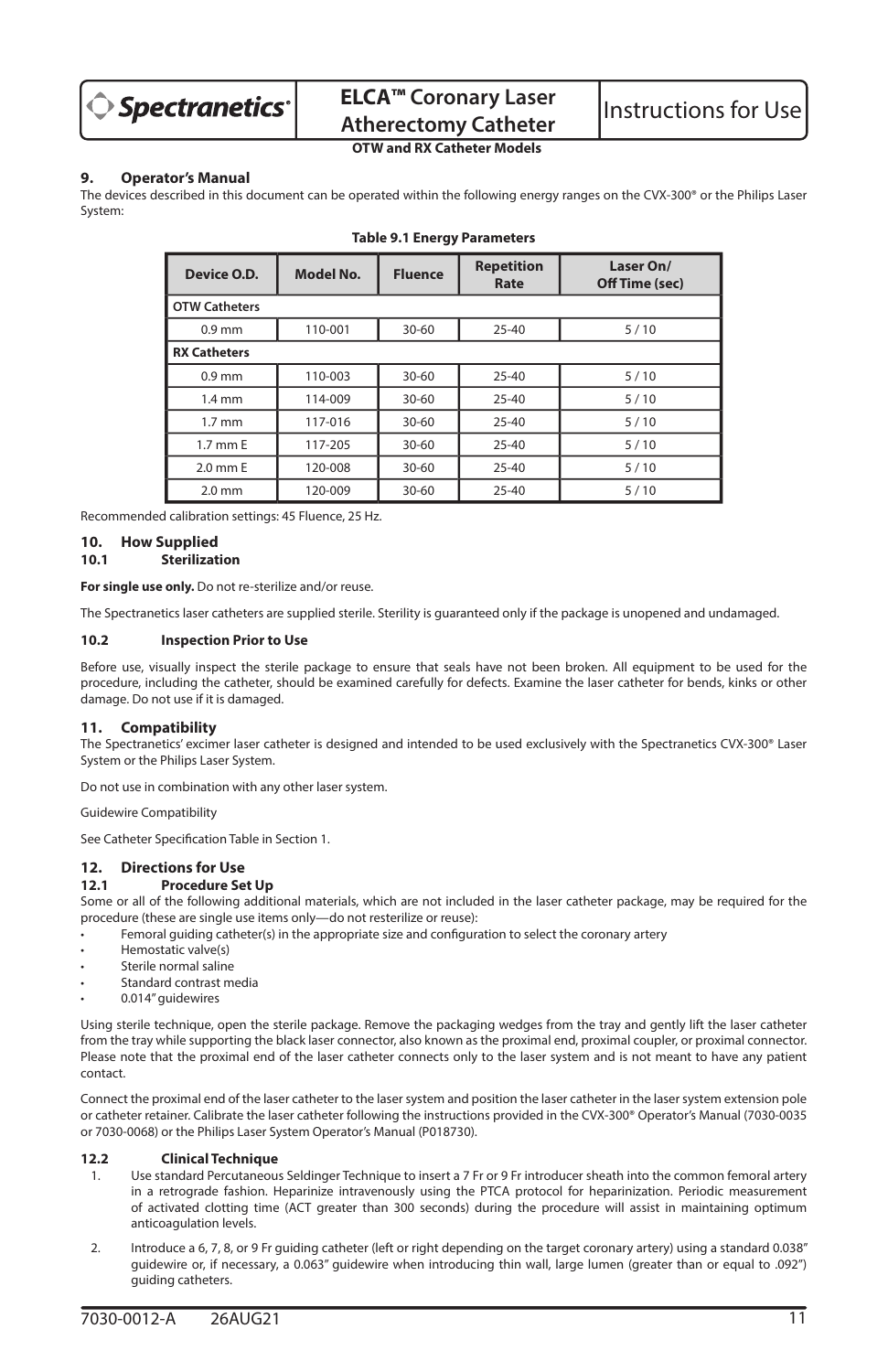

3. Perform baseline angiography by injecting contrast medium through the guiding catheter. Obtain images in multiple projections, delineating anatomical variations and morphology of the lesion(s) to be treated.

**Note: When treating lesion(s) suspected or known to be located within a previously deployed stent, note the proximal and distal stented margins with respect to surrounding anatomical landmarks and morphology in case of resistance to catheter advancement.**

**Caution: When lasing into a suspected or known deployed 316L stainless steel stent, laser catheter advancement should be steady with constant applied pressure. If laser catheter advancement ceases, stent interference should be suspected. Reassess lesion and/or alignment of catheter to alleviate stent interference. If condition persists, terminate laser procedure.**

- 4. Introduce an appropriately sized guidewire to the coronary arteries via the guiding catheter. Cross the target lesion with the guidewire.
- 5. Size the laser catheter appropriately:

| <b>Catheter Size</b> | <b>Proximal Vessel Diameter</b> |
|----------------------|---------------------------------|
| $0.9$ mm             | $\geq 1.5$ mm                   |
| $1.4 \text{ mm}$     | $>2.2$ mm                       |
| $1.7 \text{ mm}$     | $\geq$ 2.5 mm                   |
| $2.0$ mm             | $\geq$ 3.0 mm                   |

#### **Table 12.1 Recommended Sizing**

6. Inject 5-10cc of heparinized saline or Lactated Ringer's solution through the laser catheter to flush the guidewire lumen. Attach a rotating hemostatic valve to the guidewire port into the guidewire lumen (See Figure 4). Introduce the distal tip of the Spectranetics laser catheter over the selected guidewire. Under fluoroscopic control, guide the laser catheter to the lesion. The laser catheter's radiopaque band marker indicates its position relative to the lesion.



**Note: During use within the body, similar to any device used for vascular intervention, always monitor Laser Catheter movement and the radiopaque tip marker position with fluoroscopy. The movement and rate of advancement of the catheter distal tip should correspond directly with the rate of advancement being applied to the proximal shaft of the catheter. If corresponding movement is not apparent, reassess the lesion morphology, the laser energy being applied and the status of support equipment prior to continued treatment.**

- 7. Insertion techniques (Bare Wiring)
	- a. Monitor the guidewire position within the vasculature under fluoroscopy.
	- b. Insert the guidewire into the laser catheter by introducing the proximal end of the guidewire into the distal tip of the laser catheter, and carefully advance the laser catheter, in small increments, to avoid kinking the guidewire. Grasp the guidewire as it exits the proximal guidewire port and maintain its position in the patient's circulatory system while advancing the laser catheter.
	- c. Loosen the hemostatic valve of the y-adapter being used in conjunction with the introducer inserted during step 1 above.
	- d. Carefully insert the laser catheter through the hemostatic valve of the y-adapter into the guide catheter and advance the laser catheter to the guide catheter distal tip while maintaining the guidewire position.
	- e. Reconfirm the guide catheter position in the ostium of the coronary artery with contrast media injection and fluoroscopy prior to advancing the laser catheter.
	- f. Advance the laser catheter to the lesion site while maintaining the guidewire position in the patient's circulatory system. Inject contrast medium solution through the guiding catheter to verify the positioning of the laser catheter under fluoroscopy.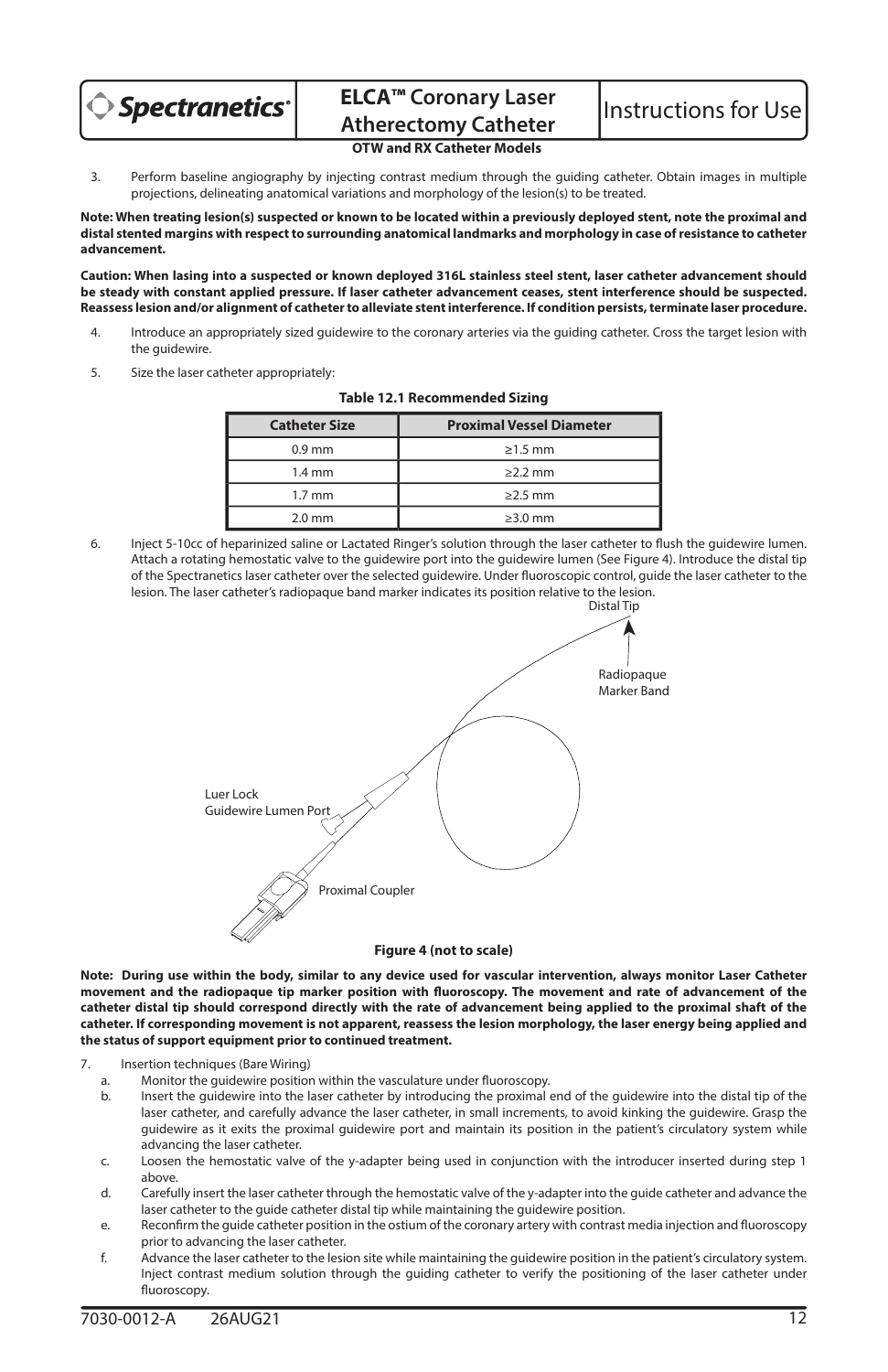

- 8. Following confirmation of the laser catheter's position in contact with the target lesion and using normal saline or Lactated Ringer's solution:
- a. Flush all residual contrast media from the guide catheter and in-line connectors.
- b. Flush all residual contrast media from the lasing site and vascular structures adjacent to the lasing site, prior to activating the laser system.
- c. Please refer to the Saline Infusion Protocol and perform saline flush and infusion per the instructions.
- 9. Depress the footswitch, activating the laser system, and slowly, less than 1 mm per second, advance the laser catheter allowing the laser energy to remove the desired material. Release the footswitch to deactivate the laser system.

#### **Note: Advancing the laser catheter through moderately calcified lesions may require more pulses of laser energy than fibrous atherosclerotic tissue.**

**Caution: The tip of the laser catheter should not pass beyond the tip of the guidewire during the procedure. Avoid pushing the laser catheter tip beyond the guidewire tip and/or withdrawing the guidewire inside the laser catheter.**

- 10. Pull back the laser catheter and inject contrast medium through the guiding catheter and examine the lesion via fluoroscopy.
- 11. Repeat steps 8 through 10 as needed to complete treatment.
- 12. When withdrawing the laser catheter from the treated vessel, monitor the position of the guidewire in the vessel with fluoroscopy to avoid guidewire prolapse, and exercise care while exiting the hemostatic valve of the y-adapter with the distal tip of the laser catheter.

#### **Note: If the laser catheter is removed from the vessel for any reason, thoroughly clean the laser catheter outer surface and tip in heparinized saline to prevent blood from sticking. Blood remaining on the laser catheter may diminish the efficiency of the laser catheter.**

There is no need to remove the laser catheter from the patient in order to increase or decrease either the fluence or pulse repetition rate; as the laser catheter was previously calibrated. Refer to the CVX-300® Excimer Laser System Operator's Manual, 7030-0035 or 7030-0068 or the Philips Laser System Operator's Manual (P018730).

#### **Note: All patients should be monitored for blood pressure and heart rate during the procedure.**

# **RX-E ONLY**

#### 13. Torquing/Alignment Procedure

#### **Caution: When advancing or withdrawing the laser catheter, insure the torque handle indicator is returned to the centered position. Failure to center the indicator may impede guidewire movement.**

Use of the torque mechanism to align the eccentric fiber bundle with the lesion is optional. This device is designed to achieve a tip rotation of 360 degrees by turning the thumb knob until the desired alignment is achieved. If the distal end of the laser catheter is constricted, the turn ratio may be increased. Alignment should be verified angiographically by determining the position of the wire with respect to the radiopaque tip. The open slot (or radiolucent window) on the radiopaque marker indicates the fiber face is perpendicular to the guidewire and thus aligned with the lesion as seen radiographically (see Figure 5).



#### **Figure 5**

- a. Position guidewire into artery beyond lesion.
- b. Select a radiographic projection which best demonstrates the geometric lesion morphology (may necessitate multiple projections).
- c. Advance laser catheter to lesion location.<br>Align laser catheter fiber face to the bulk of
- d. Align laser catheter fiber face to the bulk of the lesion by slowly rotating the torque knob until the slot in the radiopaque tip is visible.
- 14. Repeat steps 6 through 13 as needed to complete treatment.
- 15. Following laser angioplasty, perform follow up angiography and balloon angioplasty, if needed.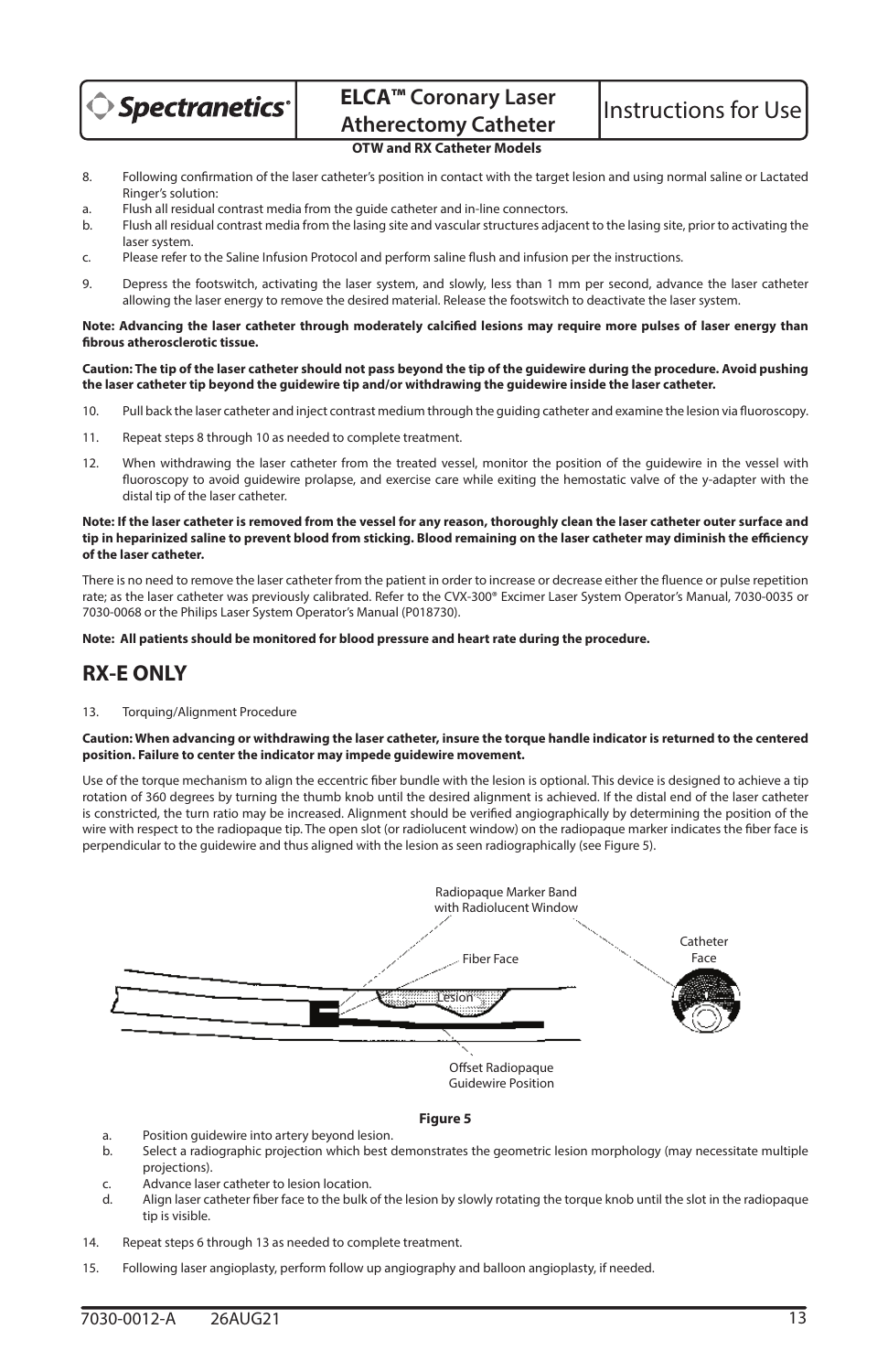

# **RX ONLY**

- 16. The RX laser catheter has been specifically designed for compatibility with rapid device exchanges as needed during a single interventional surgery, done by the same surgical team. The RX laser catheter may be quickly removed from the patient's circulatory system, without removing the guidewire, as outlined below.<br>1) Beturn the torque bandle indicator to the centered position. See E
	- 1) Return the torque handle indicator to the centered position. See Figure 2. (Eccentric only)<br>2) Loosen the hemostatic valve
	- 2) Loosen the hemostatic valve.
	- 3) Hold the guidewire and hemostatic valve in one hand, while grasping the laser catheter outer surface in the other hand.
	- 4) Maintain the guidewire's position in the coronary artery by holding the guidewire stationary, and begin pulling the laser catheter out of the guiding catheter.

## **Note: Monitor the guidewire position under fluoroscopy during the exchange.**

- 5) Pull on the laser catheter withdrawing it until the opening in the guidewire lumen just exits the Y-adapter. Carefully and slowly withdraw the last 9 cm of the flexible, distal portion of the laser catheter off the guidewire while maintaining the guidewire's position across the lesion. Close the hemostatic valve.
- 6) Prepare the next laser catheter to be used, as previously described.
- 7) Again, insert the guidewire into the laser catheter by introducing the proximal end of the guidewire into the distal tip of the laser catheter. The proximal portion of the guidewire, that will be handled by the physician, will exit at the opening 9 cm from the distal tip.
- 8) Open the hemostatic valve and advance the laser catheter while maintaining guidewire position in the coronary artery. Be careful not to twist the laser catheter around the guidewire.
- 9) Advance the laser catheter to the guiding catheter tip. Continue the laser angioplasty procedure, using the previously described method.
- 17. Recommended pharmacology follow up to be prescribed by the physician.

#### **Excimer Laser Saline Infusion Protocol**

#### **NOTE: This technique requires two operators. It is recommended that the primary physician operator advance the laser catheter and operate the laser system foot pedal. A scrub assistant should manage the saline infusion control syringe and (if appropriate) depress the fluoroscopy pedal.**

- 1. Before the laser procedure, warm a 500cc bag of 0.9% normal saline (NaCl) or lactated Ringer's solution to 37°C. It is not necessary to add heparin or potassium to the saline solution. Connect the bag of warmed saline to a sterile intravenous line and terminate the line at a port on a triple manifold.
- 2. Cannulate the ostium of the coronary artery or bypass graft with an appropriate "large lumen" guide catheter in the usual fashion. It is recommended that the guide catheter **not** have side holes.
- 3. Under fluoroscopic guidance, advance the laser catheter into contact with the lesion. If necessary, inject contrast to help position the tip of the laser catheter. If contrast appears to have become entrapped between the laser catheter tip and the lesion, the laser catheter may be retracted slightly (1-2 mm) to allow antegrade flow and contrast removal while flushing the system with saline. **(However, before lasing, ensure that the laser catheter tip is in contact with the lesion.)**
- 4. Expel any residual contrast from the control syringe back into the contrast bottle. Clear the triple manifold of contrast by drawing up saline through the manifold into the control syringe.
- 5. Remove the original control syringe from the manifold and replace it with a fresh 20cc luer-lock control syringe. This new 20cc control syringe should be primed with saline prior to connection to reduce the chance for introducing air bubbles. (Merit Medical and other vendors manufacture 20cc control syringes.)
- 6. Flush all traces of blood and contrast from the manifold, connector tubing, y-connector, and guide catheter, with at least 20-30cc of saline (several syringes of saline). When this initial flushing is completed, refill the 20cc control syringe with saline.
- 7. Under fluoroscopy, confirm that the tip of the laser catheter is **in contact** with the lesion (advance the laser catheter if necessary), but do **not** inject contrast.
- 8. When the primary operator indicates that he/she is ready to activate the laser system, the scrub assistant should turn the manifold stopcock off to pressure and inject 10cc of saline as rapidly as possible (within 1-2 seconds). This bolus injection is to displace and/or dilute blood in the coronary tree down to the level of the capillaries and limit back-bleeding of blood into the laser ablation field.
- 9. After the injection of the initial 10cc bolus and without stopping the motion of injection, the scrub assistant should next slow down the rate of injection to 2-3cc/second. This portion of the saline infusion is to displace and/or dilute the antegrade blood flow entering the laser ablation field. **At the instant the scrub assistant slows down the injection rate, the primary operator should activate the laser system by depressing the foot pedal and begin a lasing sequence.**
- 10. The lasing sequence (train) should last for 2-5 seconds (maximum 5 seconds).
- 11. Terminate the saline injection at the end of the lasing train. Turn the manifold stopcock back to pressure and refill the control syringe with 20cc of saline in preparation for the next lasing sequence.

#### **NOTE: Any electrocardiographic changes induced by saline infusion should be permitted to resolve before repeating the sequence.**

- 12. Each subsequent laser train should be preceded by a bolus of saline and performed with continuous saline infusion as described in steps 8-11.
- 13. If contrast is used to assess treatment results during the course of a laser treatment, repeat steps 4-7 prior to reactivation of the laser system (before activating the laser as described in steps 8-11).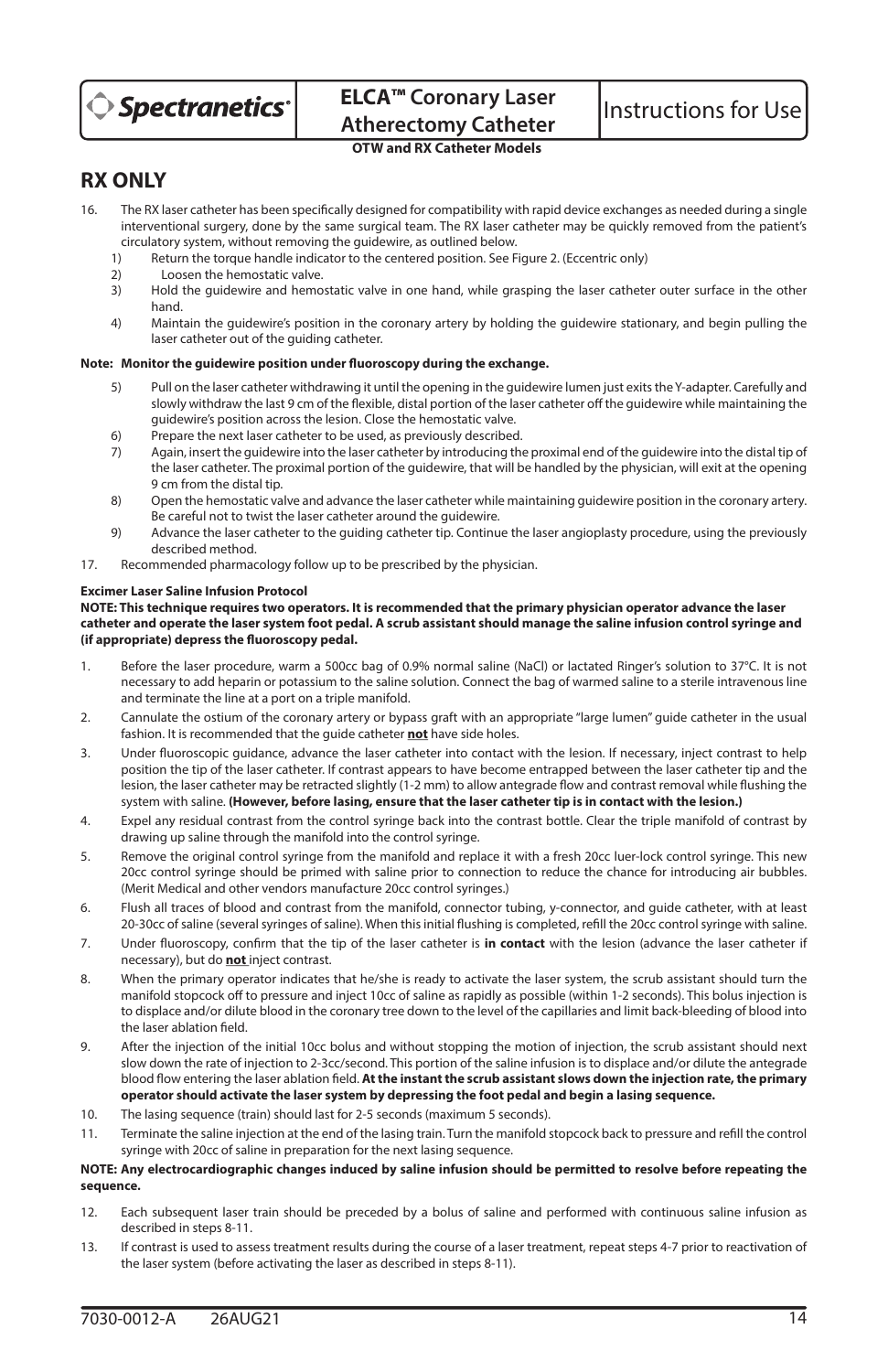

**ELCA™ Coronary Laser ELCA<sup>T</sup> Coronary Laser** | Instructions for Use<br>Atherectomy Catheter | Instructions for Use

**OTW and RX Catheter Models**

#### **13. Manufacturer's Limited Warranty**

Manufacturer warrants that the ELCA Coronary Laser Atherectomy Catheter is free from defects in material and workmanship when used by the stated "Use By" date. Manufacturer's liability under this warranty is limited to replacement or refund of the purchase price of any defective unit of the ELCA Coronary Laser Atherectomy Catheter. Manufacturer will not be liable for any incidental, special, or consequential damages resulting from use of the ELCA Coronary Laser Atherectomy Catheter. Damage to the ELCA Coronary Laser Atherectomy Catheter caused by misuse, alteration, improper storage or handling, or any other failure to follow these Instructions for Use will void this limited warranty. **THIS LIMITED WARRANTY IS EXPRESSLY IN LIEU OF ALL OTHER WARRANTIES, EXPRESS OR IMPLIED, INCLUDING THE IMPLIED WARRANTY OF MERCHANTABILITY OR FITNESS FOR A PARTICULAR PURPOSE.** No person or entity, including any authorized representative or reseller of Manufacturer, has the authority to extend or expand this limited warranty and any purported attempt to do so will not be enforceable against the Manufacturer. This limited warranty covers only the ELCA Coronary Laser Atherectomy Catheter. Information on Manufacturer's warranty relating to the CVX-300® Excimer Laser System or the Philips Laser System can be found in the documentation relating to that system.